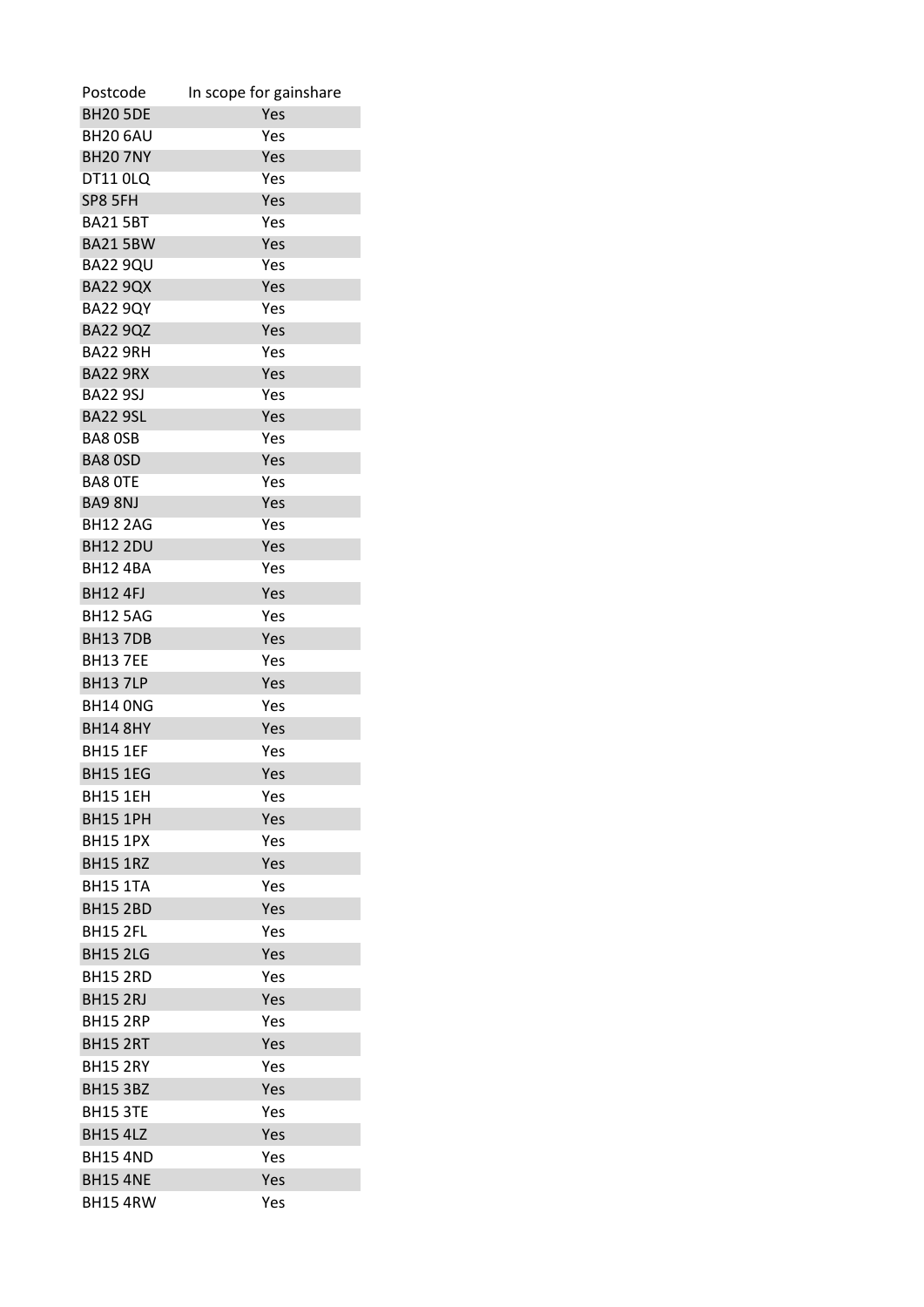| <b>BH15 9SA</b> | Yes |
|-----------------|-----|
| <b>BH15 9SB</b> | Yes |
| <b>BH15 9SD</b> | Yes |
| <b>BH15 9SE</b> | Yes |
| <b>BH15 9SF</b> | Yes |
| <b>BH15 9SG</b> | Yes |
| <b>BH15 9SH</b> | Yes |
| <b>BH15 9SJ</b> | Yes |
| <b>BH15 9SL</b> | Yes |
| <b>BH15 9SN</b> | Yes |
| <b>BH15 9SP</b> | Yes |
| <b>BH15 9SQ</b> | Yes |
| <b>BH15 9SR</b> | Yes |
| <b>BH15 9SS</b> | Yes |
| <b>BH15 9ST</b> | Yes |
| <b>BH15 9SU</b> | Yes |
| <b>BH15 9ZY</b> | Yes |
| <b>BH15 9ZZ</b> | Yes |
| <b>BH16 6AB</b> | Yes |
| <b>BH16 6AG</b> | Yes |
| <b>BH16 6AP</b> | Yes |
| <b>BH16 6BB</b> | Yes |
| <b>BH16 6BP</b> | Yes |
| <b>BH16 6BS</b> | Yes |
| <b>BH16 6BT</b> | Yes |
| <b>BH16 6BU</b> | Yes |
| <b>BH16 6BZ</b> | Yes |
| <b>BH16 6DA</b> | Yes |
| <b>BH16 6DB</b> | Yes |
| <b>BH16 6EP</b> | Yes |
| <b>BH16 6FH</b> | Yes |
| <b>BH16 6HJ</b> | Yes |
| <b>BH16 6HL</b> | Yes |
| <b>BH16 6HN</b> | Yes |
| <b>BH16 6HP</b> | Yes |
| <b>BH16 6HR</b> | Yes |
| <b>BH16 6HS</b> | Yes |
| <b>BH16 6HX</b> | Yes |
| <b>BH16 6JX</b> | Yes |
| <b>BH16 6LS</b> | Yes |
| <b>BH16 6NA</b> | Yes |
| <b>BH16 6NB</b> | Yes |
| <b>BH16 6ND</b> | Yes |
| <b>BH16 6NE</b> | Yes |
| <b>BH16 6NF</b> | Yes |
| <b>BH16 6NG</b> | Yes |
| <b>BH16 6NH</b> | Yes |
| <b>BH177AG</b>  | Yes |
| <b>BH177DA</b>  | Yes |
| <b>BH17 9DW</b> | Yes |
|                 |     |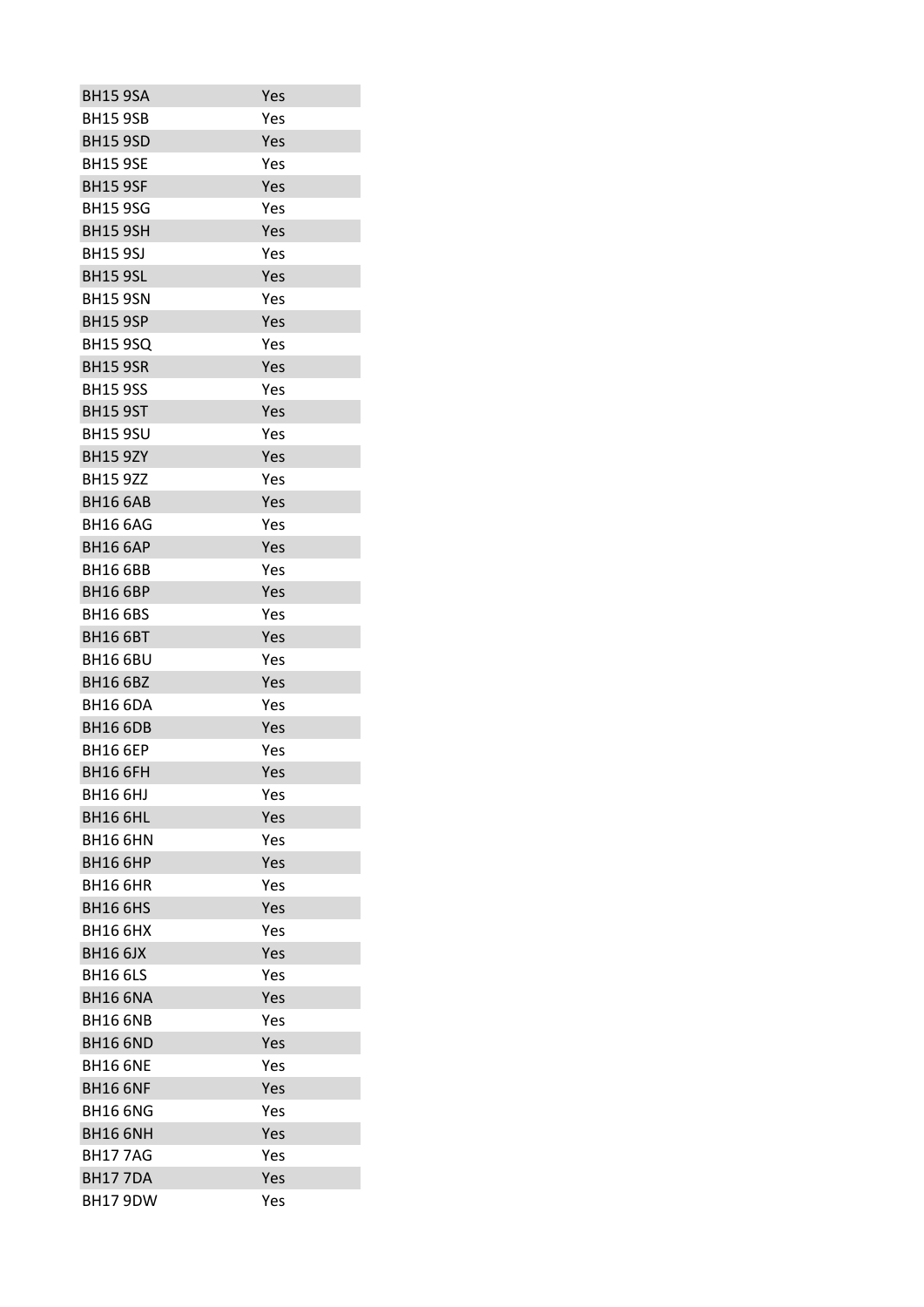| <b>BH18 8EQ</b> | Yes        |
|-----------------|------------|
| <b>BH18 9BF</b> | Yes        |
| <b>BH19 1ES</b> | Yes        |
| <b>BH191LG</b>  | Yes        |
| <b>BH19 1LN</b> | Yes        |
| <b>BH191LX</b>  | Yes        |
| <b>BH191LY</b>  | Yes        |
| <b>BH19 1NQ</b> | Yes        |
| <b>BH19 2AP</b> | Yes        |
| <b>BH19 2AR</b> | Yes        |
| <b>BH19 2AT</b> | Yes        |
| <b>BH19 2AU</b> | Yes        |
| <b>BH19 2AX</b> | Yes        |
| <b>BH19 2AY</b> | Yes        |
| <b>BH19 2BB</b> | Yes        |
| <b>BH19 2PW</b> | Yes        |
| BH193AA         | Yes        |
| <b>BH193AB</b>  | Yes        |
| BH193AX         | Yes        |
| <b>BH19 3AZ</b> | Yes        |
| <b>BH193BA</b>  | Yes        |
| <b>BH193BE</b>  | Yes        |
| <b>BH19 3DU</b> | Yes        |
| <b>BH19 3EB</b> | Yes        |
| <b>BH19 3ED</b> | Yes        |
| <b>BH19 3EE</b> | Yes        |
| <b>BH19 3HG</b> | Yes        |
| <b>BH193HR</b>  | Yes        |
| <b>BH193HS</b>  | Yes        |
| <b>BH193HT</b>  | Yes        |
| <b>BH19 3JN</b> | Yes        |
| <b>BH193JP</b>  | Yes        |
| <b>BH193JQ</b>  | Yes        |
|                 |            |
| <b>BH19 3JR</b> | Yes<br>Yes |
| <b>BH193JS</b>  |            |
| <b>BH19 3JT</b> | Yes        |
| <b>BH19 3JU</b> | Yes        |
| <b>BH19 3JW</b> | Yes        |
| <b>BH19 3JX</b> | Yes        |
| <b>BH193JY</b>  | Yes        |
| <b>BH19 3JZ</b> | Yes        |
| <b>BH193LA</b>  | Yes        |
| <b>BH19 3LB</b> | Yes        |
| <b>BH19 3LD</b> | Yes        |
| <b>BH19 3LF</b> | Yes        |
| <b>BH193LJ</b>  | Yes        |
| <b>BH19 3LL</b> | Yes        |
| <b>BH193LN</b>  | Yes        |
| <b>BH19 3LR</b> | Yes        |
| <b>BH19 3LS</b> | Yes        |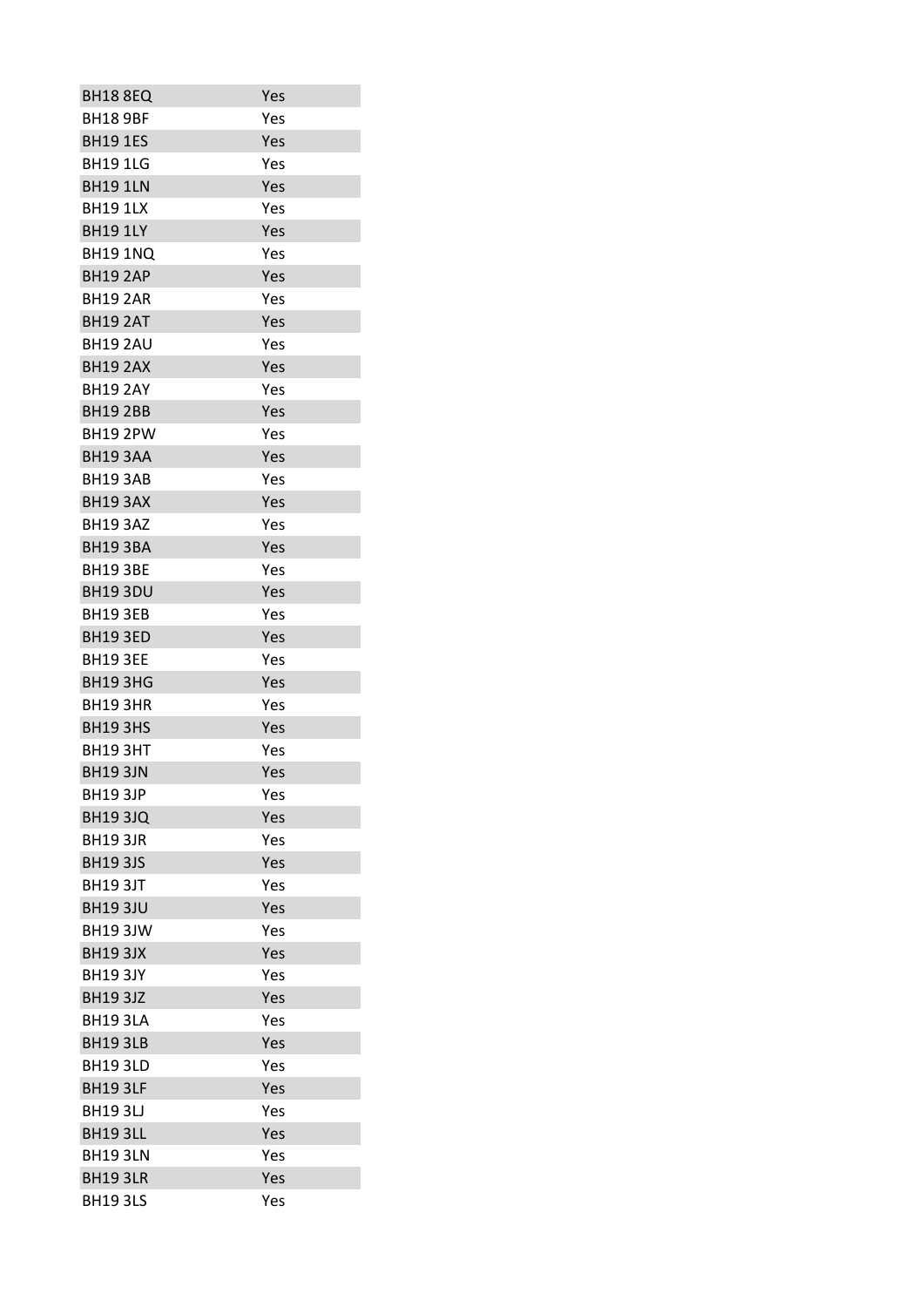| <b>BH19 3LT</b> | Yes |
|-----------------|-----|
| <b>BH193LU</b>  | Yes |
| <b>BH20 4AF</b> | Yes |
| <b>BH204ND</b>  | Yes |
| <b>BH20 5AP</b> | Yes |
| <b>BH20 5AW</b> | Yes |
| <b>BH20 5BJ</b> | Yes |
| <b>BH20 5BL</b> | Yes |
| <b>BH20 5DR</b> | Yes |
| <b>BH20 5DS</b> | Yes |
| <b>BH20 5DW</b> | Yes |
| <b>BH20 5EA</b> | Yes |
| <b>BH20 5HZ</b> | Yes |
| <b>BH20 5JA</b> | Yes |
| <b>BH20 5JB</b> | Yes |
| <b>BH20 5JD</b> | Yes |
| <b>BH20 5JE</b> | Yes |
| <b>BH20 5JG</b> | Yes |
| <b>BH20 5JH</b> | Yes |
| <b>BH20 5JJ</b> | Yes |
| <b>BH20 5JL</b> | Yes |
| <b>BH20 5JN</b> | Yes |
| <b>BH20 5JP</b> | Yes |
| <b>BH20 5JQ</b> | Yes |
| <b>BH20 5JR</b> | Yes |
| <b>BH20 5JS</b> | Yes |
| <b>BH20 5JW</b> | Yes |
| <b>BH20 5LR</b> | Yes |
| <b>BH20 5NS</b> | Yes |
| <b>BH20 5NT</b> | Yes |
| <b>BH20 5NX</b> | Yes |
| <b>BH20 5NY</b> | Yes |
| <b>BH20 5NZ</b> | Yes |
| <b>BH20 5PA</b> | Yes |
| <b>BH20 5PB</b> | Yes |
| <b>BH20 5PD</b> | Yes |
| <b>BH20 5PE</b> | Yes |
| <b>BH20 5PF</b> | Yes |
| <b>BH20 5PG</b> | Yes |
| <b>BH20 5PH</b> | Yes |
| <b>BH20 5PP</b> | Yes |
| <b>BH20 5PR</b> | Yes |
| <b>BH20 5PS</b> | Yes |
| <b>BH20 5PU</b> | Yes |
| <b>BH20 5QD</b> | Yes |
| <b>BH20 5QE</b> | Yes |
| <b>BH20 5QF</b> | Yes |
| <b>BH20 5QJ</b> | Yes |
| <b>BH20 5QL</b> | Yes |
| <b>BH20 5QP</b> | Yes |
|                 |     |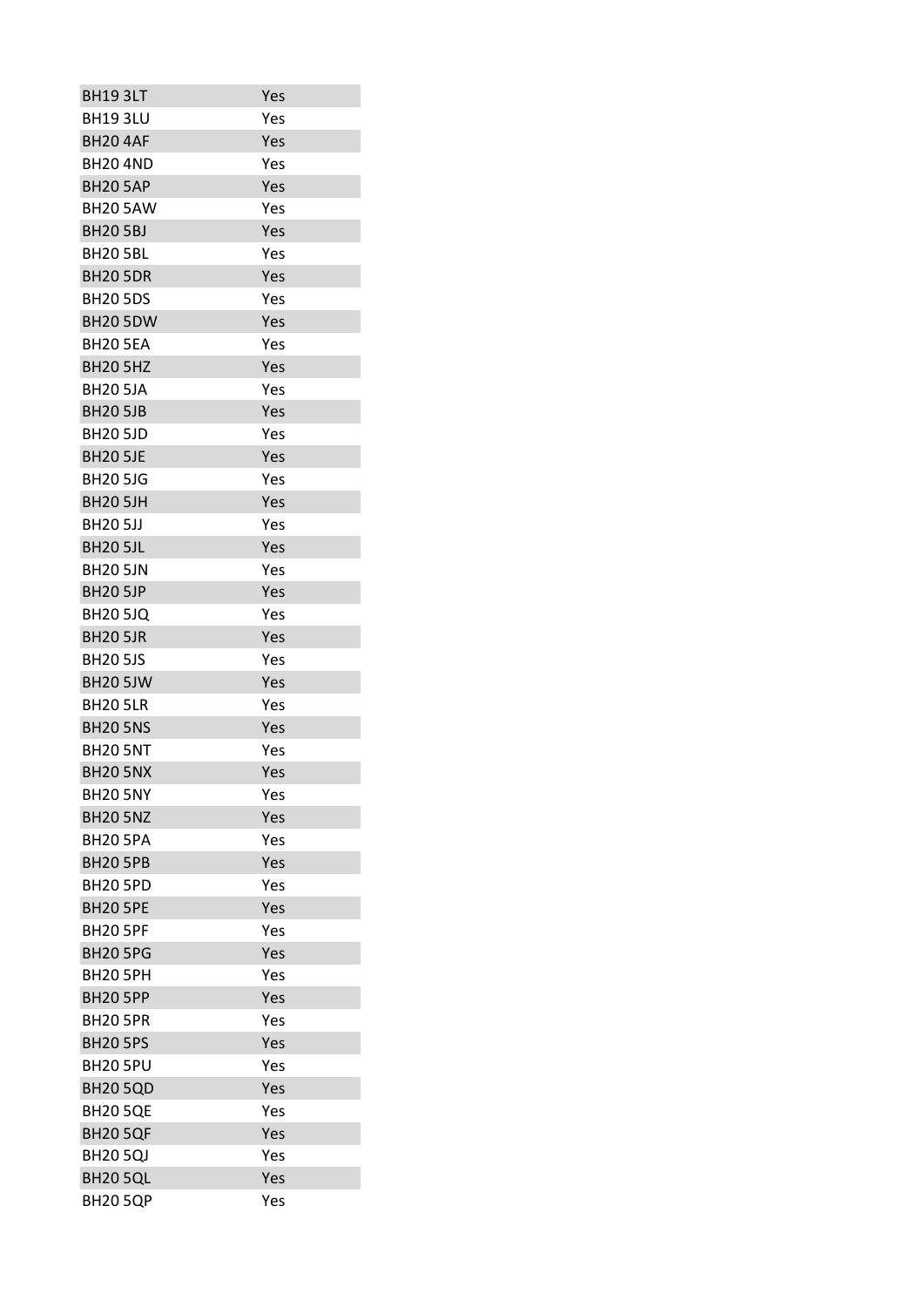| <b>BH20 5QQ</b> | Yes |
|-----------------|-----|
| <b>BH20 5QR</b> | Yes |
| <b>BH20 5QS</b> | Yes |
| <b>BH20 5QW</b> | Yes |
| <b>BH20 6AH</b> | Yes |
| <b>BH20 6AJ</b> | Yes |
| <b>BH20 6AR</b> | Yes |
| <b>BH20 6AS</b> | Yes |
| BH20 6AT        | Yes |
| <b>BH20 6AX</b> | Yes |
| <b>BH20 6BD</b> | Yes |
| <b>BH20 6HD</b> | Yes |
| <b>BH20 6HH</b> | Yes |
| <b>BH20 6HJ</b> | Yes |
| <b>BH20 6HS</b> | Yes |
| <b>BH20 6HY</b> | Yes |
| <b>BH20 6JA</b> | Yes |
| <b>BH20 6LB</b> | Yes |
| <b>BH20 6LG</b> | Yes |
| <b>BH20 6LP</b> | Yes |
| <b>BH20 6NH</b> | Yes |
| <b>BH20 6NY</b> | Yes |
| <b>BH20 6PD</b> | Yes |
| <b>BH20 6YB</b> | Yes |
| <b>BH207DA</b>  | Yes |
| <b>BH207DJ</b>  | Yes |
| <b>BH20 7DL</b> | Yes |
| <b>BH207DN</b>  | Yes |
| <b>BH207DP</b>  | Yes |
| <b>BH207DR</b>  | Yes |
| <b>BH207DS</b>  | Yes |
| <b>BH207DU</b>  | Yes |
| <b>BH207DW</b>  | Yes |
| <b>BH207DX</b>  | Yes |
| <b>BH20 7DY</b> | Yes |
| <b>BH207DZ</b>  | Yes |
| <b>BH207EL</b>  | Yes |
| <b>BH207EN</b>  | Yes |
| <b>BH207EP</b>  | Yes |
| <b>BH207ER</b>  | Yes |
| <b>BH207ES</b>  | Yes |
| <b>BH20 7EU</b> | Yes |
| <b>BH20 7EW</b> | Yes |
| <b>BH20 7HN</b> | Yes |
| <b>BH20 7JF</b> | Yes |
| <b>BH207JG</b>  | Yes |
| <b>BH207JH</b>  | Yes |
| <b>BH207JJ</b>  | Yes |
| <b>BH207JN</b>  | Yes |
| <b>BH207JQ</b>  | Yes |
|                 |     |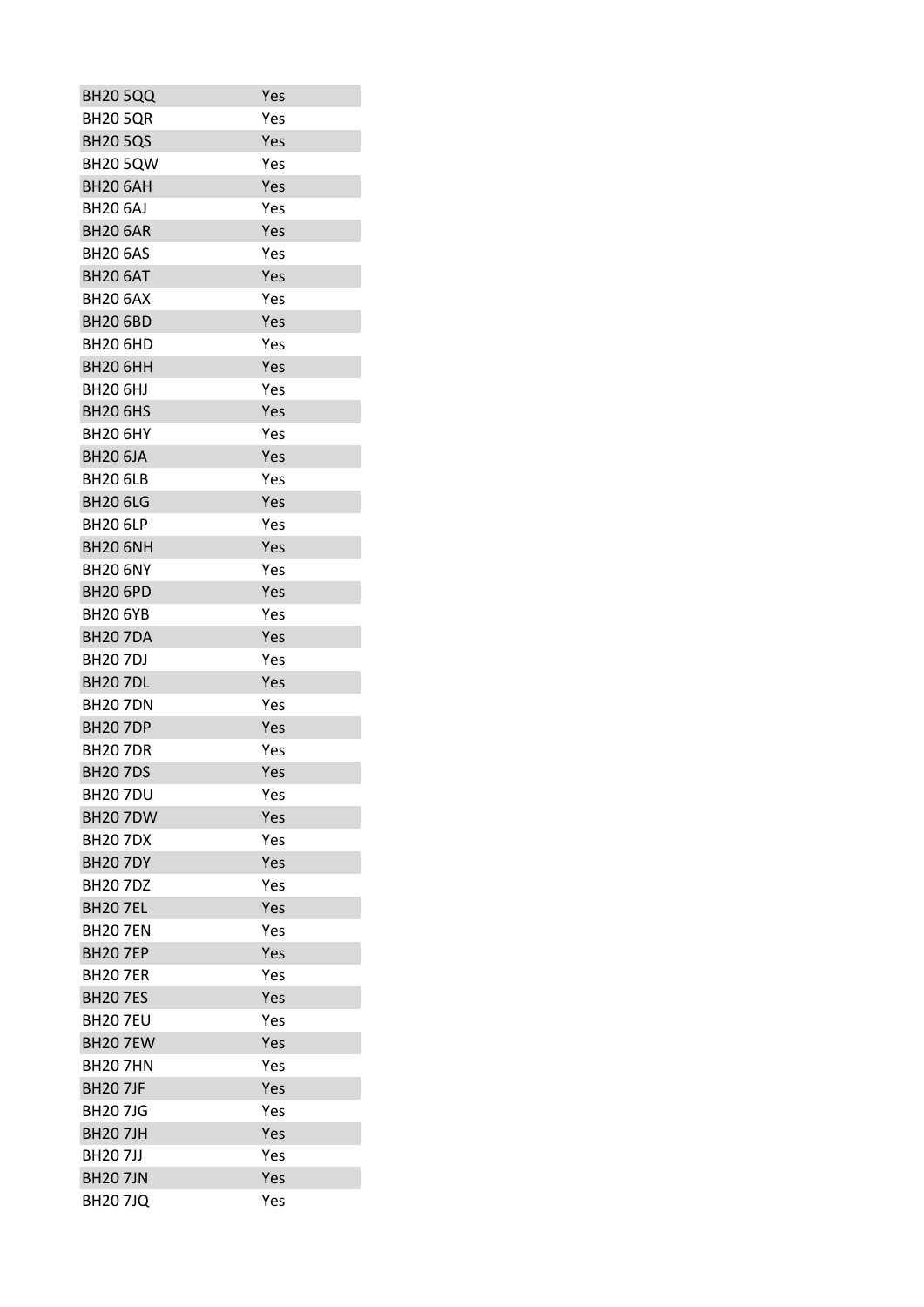| <b>BH207LP</b>  | Yes |
|-----------------|-----|
| <b>BH207LR</b>  | Yes |
| <b>BH207LS</b>  | Yes |
| <b>BH207LT</b>  | Yes |
| <b>BH20 7NG</b> | Yes |
| <b>BH20 7NH</b> | Yes |
| <b>BH20 7NJ</b> | Yes |
| <b>BH20 7NL</b> | Yes |
| <b>BH20 7NN</b> | Yes |
| <b>BH20 7NP</b> | Yes |
| <b>BH20 7NQ</b> | Yes |
| <b>BH20 7NR</b> | Yes |
| <b>BH20 7NS</b> | Yes |
| <b>BH20 7NT</b> | Yes |
| <b>BH20 7NU</b> | Yes |
| <b>BH20 7NW</b> | Yes |
| <b>BH20 7NX</b> | Yes |
| <b>BH207PB</b>  | Yes |
| <b>BH20 7PD</b> | Yes |
| <b>BH207PF</b>  | Yes |
| <b>BH207PG</b>  | Yes |
| <b>BH20 7PJ</b> | Yes |
| <b>BH21 1AD</b> | Yes |
| <b>BH21 1ED</b> | Yes |
| <b>BH21 1HN</b> | Yes |
| <b>BH21 1JE</b> | Yes |
| <b>BH21 1LJ</b> | Yes |
| <b>BH21 1LN</b> | Yes |
| <b>BH21 1LU</b> | Yes |
| <b>BH21 1NF</b> | Yes |
| <b>BH21 1PR</b> | Yes |
| <b>BH21 1PS</b> | Yes |
| <b>BH21 1QE</b> | Yes |
|                 |     |
| <b>BH21 3BA</b> | Yes |
| <b>BH21 3BJ</b> | Yes |
| <b>BH21 3BQ</b> | Yes |
| <b>BH21 3DG</b> | Yes |
| <b>BH21 3DU</b> | Yes |
| <b>BH21 3DY</b> | Yes |
| <b>BH21 3EF</b> | Yes |
| <b>BH21 3RF</b> | Yes |
| <b>BH213RJ</b>  | Yes |
| BH21 3RL        | Yes |
| <b>BH21 3RN</b> | Yes |
| <b>BH21 3RP</b> | Yes |
| <b>BH21 3RR</b> | Yes |
| <b>BH21 3RS</b> | Yes |
| BH213RU         | Yes |
| BH21 3RW        | Yes |
| BH213RX         | Yes |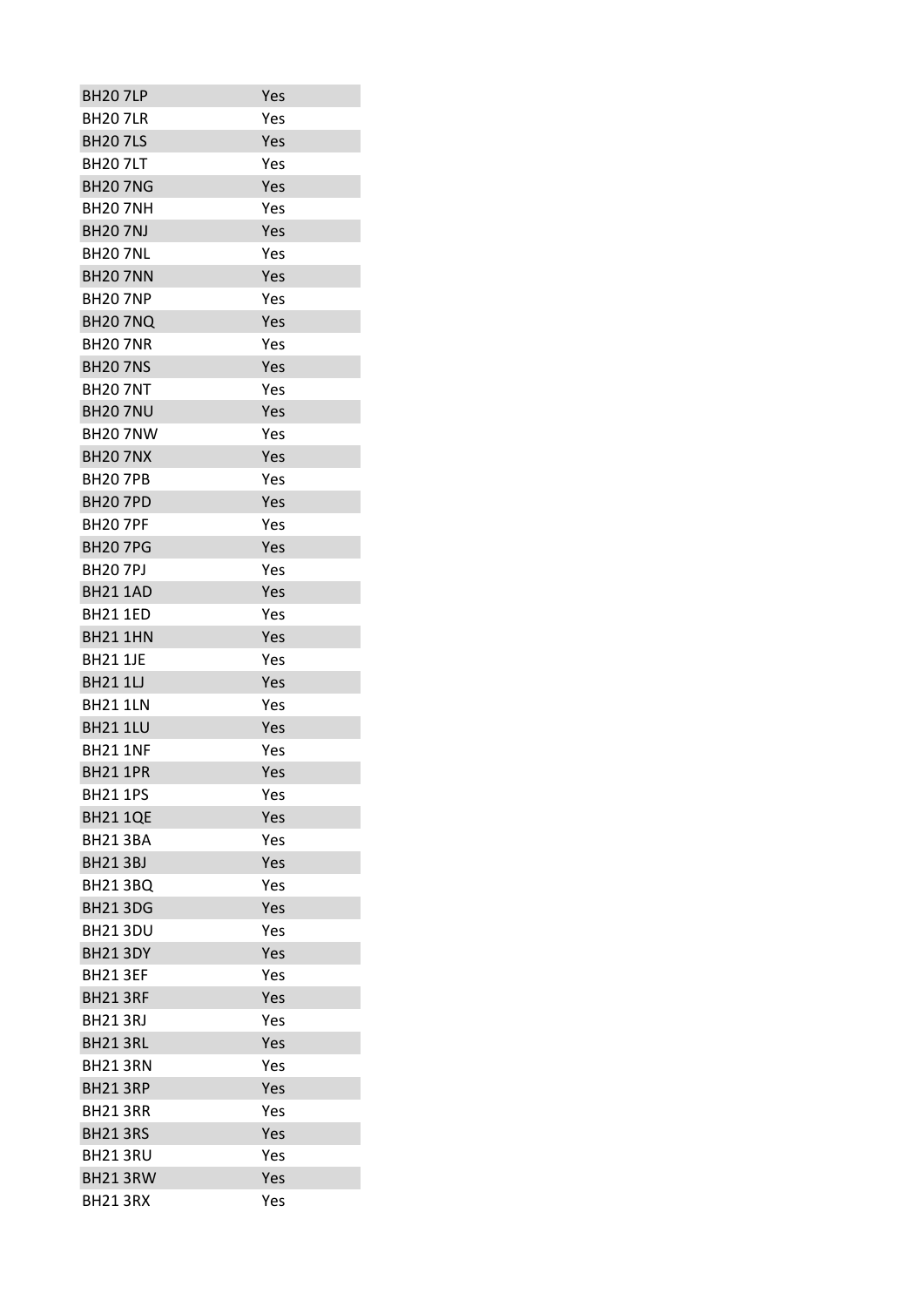| <b>BH21 3RZ</b> | Yes |
|-----------------|-----|
| <b>BH21 3TZ</b> | Yes |
| <b>BH21 4AA</b> | Yes |
| <b>BH214AB</b>  | Yes |
| <b>BH21 4AH</b> | Yes |
| <b>BH214AJ</b>  | Yes |
| <b>BH214BX</b>  | Yes |
| <b>BH21 4BY</b> | Yes |
| <b>BH21 4HZ</b> | Yes |
| <b>BH21 4JD</b> | Yes |
| <b>BH21 4JF</b> | Yes |
| <b>BH21 4JG</b> | Yes |
| <b>BH21 4JH</b> | Yes |
| <b>BH214JJ</b>  | Yes |
| <b>BH21 4JL</b> | Yes |
| <b>BH21 4JQ</b> | Yes |
| <b>BH21 4JS</b> | Yes |
| <b>BH21 4JT</b> | Yes |
| <b>BH21 5AE</b> | Yes |
| <b>BH21 5AY</b> | Yes |
| <b>BH21 5BH</b> | Yes |
| <b>BH21 5BN</b> | Yes |
| <b>BH21 5BP</b> | Yes |
| <b>BH21 5BQ</b> | Yes |
| <b>BH21 5BS</b> | Yes |
| <b>BH21 5BT</b> | Yes |
| <b>BH21 5BU</b> | Yes |
| <b>BH21 5BW</b> | Yes |
| <b>BH21 5BX</b> | Yes |
| <b>BH21 5BY</b> | Yes |
| <b>BH21 5DA</b> | Yes |
| <b>BH21 5DB</b> | Yes |
| <b>BH21 5DD</b> | Yes |
| <b>BH21 5DS</b> | Yes |
| <b>BH21 5EB</b> | Yes |
| <b>BH21 5HT</b> | Yes |
| <b>BH21 5JE</b> | Yes |
| <b>BH21 5JF</b> | Yes |
| <b>BH21 5JG</b> | Yes |
| <b>BH21 5JU</b> | Yes |
| <b>BH21 5JX</b> | Yes |
| <b>BH21 5JY</b> | Yes |
| <b>BH21 5JZ</b> | Yes |
| <b>BH21 5LA</b> | Yes |
| <b>BH21 5LB</b> | Yes |
| <b>BH21 5LD</b> | Yes |
| <b>BH21 5LE</b> | Yes |
| <b>BH21 5LF</b> | Yes |
| <b>BH21 5LT</b> | Yes |
| <b>BH21 5LU</b> | Yes |
|                 |     |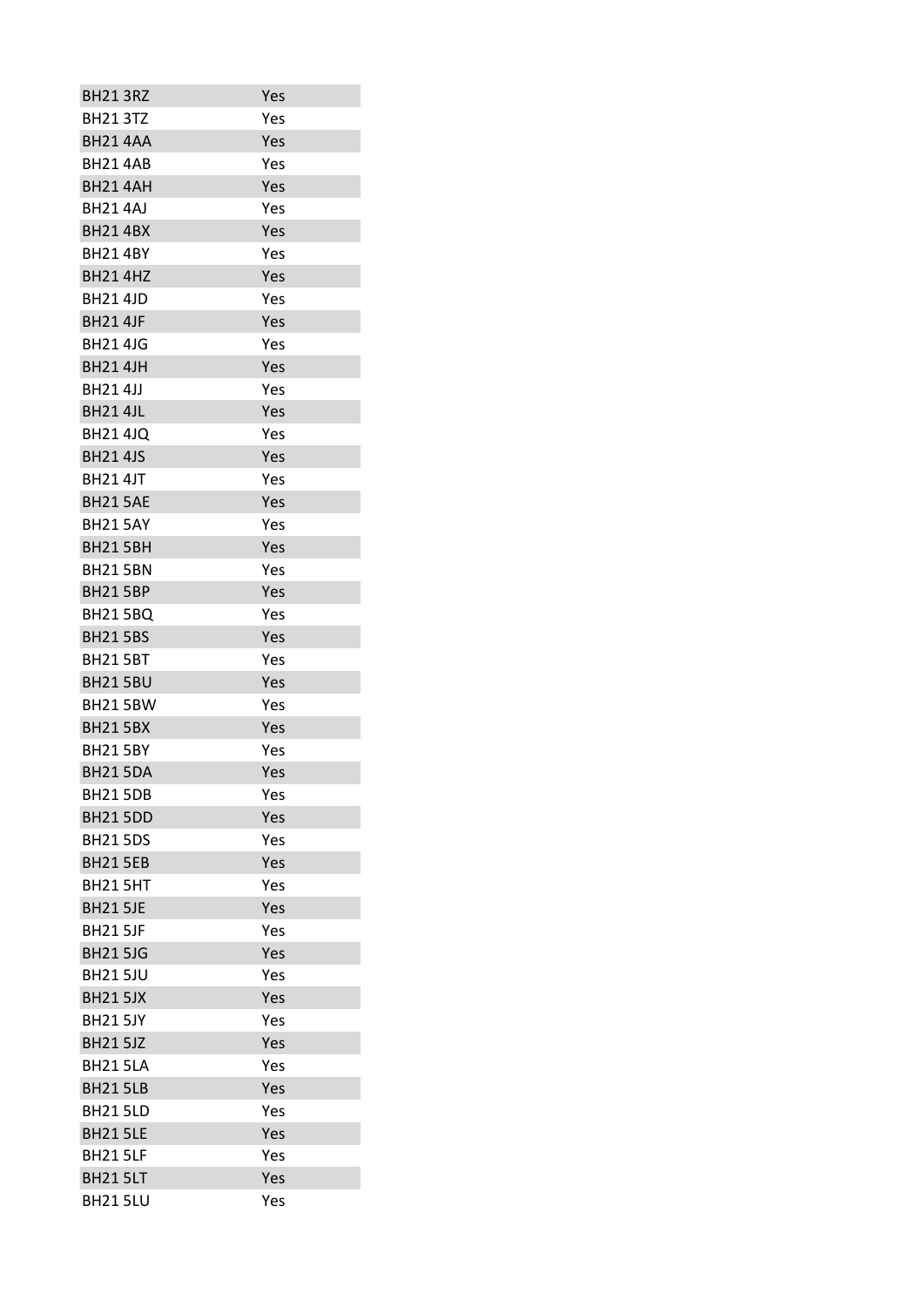| <b>BH21 5NX</b> | Yes |
|-----------------|-----|
| <b>BH21 5NY</b> | Yes |
| <b>BH21 5NZ</b> | Yes |
| <b>BH21 5QN</b> | Yes |
| <b>BH21 5QP</b> | Yes |
| <b>BH21 5QR</b> | Yes |
| <b>BH21 5QS</b> | Yes |
| <b>BH21 5QT</b> | Yes |
| <b>BH21 5QU</b> | Yes |
| <b>BH21 5QX</b> | Yes |
| <b>BH21 5RD</b> | Yes |
| <b>BH21 5RE</b> | Yes |
| <b>BH21 5RF</b> | Yes |
| <b>BH21 5RG</b> | Yes |
| BH21 5RH        | Yes |
| <b>BH21 5RL</b> | Yes |
| <b>BH21 5RQ</b> | Yes |
| <b>BH21 5RR</b> | Yes |
| <b>BH21 5RS</b> | Yes |
| <b>BH21 5RT</b> | Yes |
| <b>BH21 5RU</b> | Yes |
| <b>BH21 5RX</b> | Yes |
| <b>BH21 5RY</b> | Yes |
| <b>BH21 5RZ</b> | Yes |
| <b>BH21 6SE</b> | Yes |
| <b>BH217AP</b>  | Yes |
| <b>BH217BT</b>  | Yes |
| <b>BH217DL</b>  | Yes |
| <b>BH217DS</b>  | Yes |
| <b>BH217DW</b>  | Yes |
| <b>BH217DY</b>  | Yes |
| <b>BH217DZ</b>  | Yes |
| <b>BH217EB</b>  | Yes |
| <b>BH21 7FY</b> | Yes |
| <b>BH217EZ</b>  | Yes |
| <b>BH217HH</b>  | Yes |
| <b>BH217HJ</b>  | Yes |
| <b>BH217HL</b>  | Yes |
| <b>BH21 7HQ</b> | Yes |
| <b>BH217JJ</b>  | Yes |
| <b>BH217JL</b>  | Yes |
| <b>BH217JW</b>  | Yes |
| <b>BH217JZ</b>  | Yes |
| <b>BH217LB</b>  | Yes |
| <b>BH21 7NN</b> | Yes |
| <b>BH217NW</b>  |     |
|                 | Yes |
| <b>BH217QG</b>  | Yes |
| <b>BH217RR</b>  | Yes |
| <b>BH21 8LL</b> | Yes |
| <b>BH21 8NG</b> | Yes |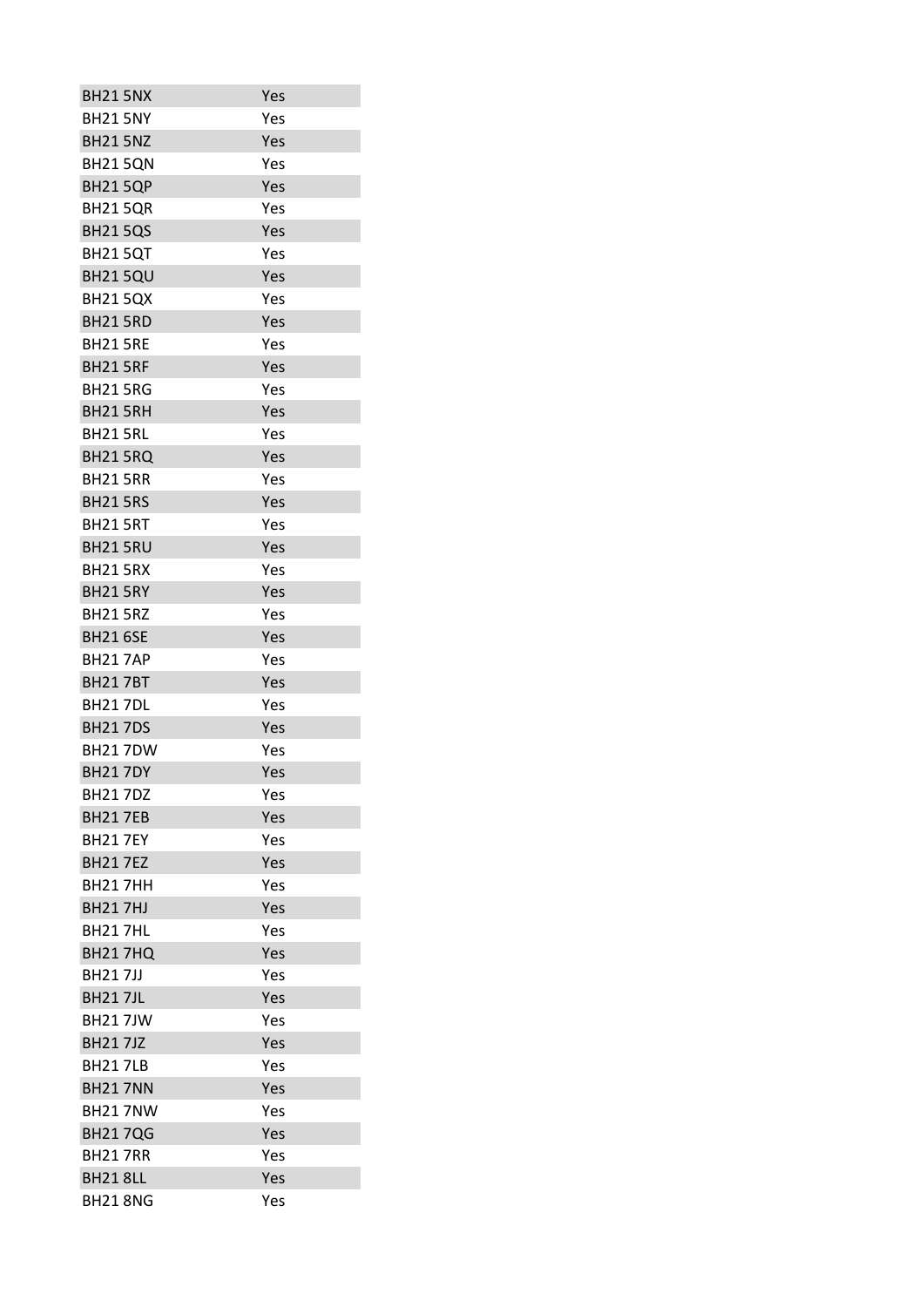| BH22 OLW        | Yes |
|-----------------|-----|
| BH22 9AL        | Yes |
| <b>BH22 9DY</b> | Yes |
| <b>BH22 9PH</b> | Yes |
| <b>BH23 1JG</b> | Yes |
| <b>BH23 2BT</b> | Yes |
| <b>BH23 2FB</b> | Yes |
| <b>BH23 3PF</b> | Yes |
| <b>BH23 3PZ</b> | Yes |
| <b>BH23 3TF</b> | Yes |
| <b>BH23 4HP</b> | Yes |
| <b>BH23 5EB</b> | Yes |
| <b>BH23 6AA</b> | Yes |
| <b>BH23 6AB</b> | Yes |
| <b>BH23 6AO</b> | Yes |
| <b>BH23 6AU</b> | Yes |
| <b>BH23 6BB</b> | Yes |
| <b>BH23 6BG</b> | Yes |
| <b>BH23 6DY</b> | Yes |
| <b>BH237AA</b>  | Yes |
| <b>BH237AB</b>  | Yes |
| <b>BH237AD</b>  | Yes |
| <b>BH23 7AE</b> | Yes |
| <b>BH237AF</b>  | Yes |
| <b>BH237AG</b>  | Yes |
| <b>BH237AJ</b>  | Yes |
| <b>BH23 8JX</b> | Yes |
| <b>BH24 2AB</b> | Yes |
| <b>BH24 2DD</b> | Yes |
| <b>BH24 2DE</b> | Yes |
| <b>BH24 2DF</b> | Yes |
| <b>BH24 2EN</b> | Yes |
| <b>BH24 2NN</b> | Yes |
| <b>BH24 2QU</b> | Yes |
| <b>BH24 2RR</b> | Yes |
| <b>BH24 2SA</b> | Yes |
| <b>BH24 2SP</b> | Yes |
| <b>BH31 6AD</b> | Yes |
| <b>BH31 6AE</b> | Yes |
| <b>BH317LE</b>  | Yes |
| <b>BH317LH</b>  | Yes |
| <b>DT10 1AN</b> | Yes |
| <b>DT10 1AP</b> | Yes |
| <b>DT10 1AR</b> | Yes |
| <b>DT10 1AS</b> | Yes |
| <b>DT10 1AT</b> | Yes |
| <b>DT10 1AU</b> | Yes |
| DT10 1AW        | Yes |
| <b>DT10 1AX</b> | Yes |
| DT10 1AY        | Yes |
|                 |     |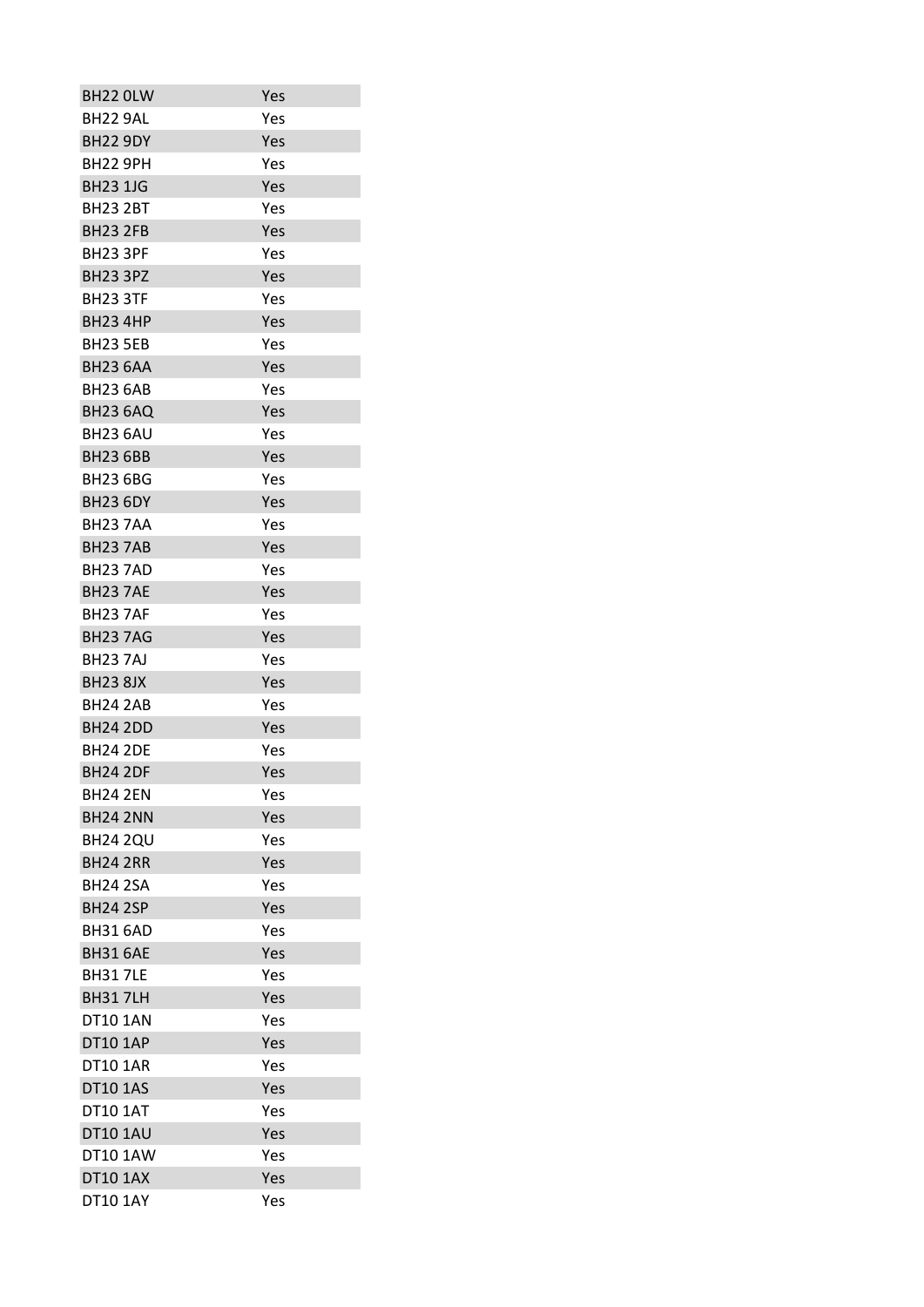| <b>DT10 1BA</b>                    | Yes |
|------------------------------------|-----|
| <b>DT10 1BB</b>                    | Yes |
| <b>DT10 1BE</b>                    | Yes |
| <b>DT10 1BN</b>                    | Yes |
| <b>DT10 1BU</b>                    | Yes |
| DT10 1BW                           | Yes |
| <b>DT10 1BX</b>                    | Yes |
| DT10 1BY                           | Yes |
| DT10 1BZ                           | Yes |
| <b>DT10 1DB</b>                    | Yes |
| <b>DT10 1DD</b>                    | Yes |
| <b>DT10 1DE</b>                    | Yes |
| <b>DT10 1DF</b>                    | Yes |
| DT10 1DG                           | Yes |
| <b>DT10 1DH</b>                    | Yes |
| <b>DT10 1DL</b>                    | Yes |
| <b>DT10 1DP</b>                    | Yes |
| DT10 1DQ                           | Yes |
| <b>DT10 1EF</b>                    | Yes |
| <b>DT10 1ER</b>                    | Yes |
| <b>DT10 1FE</b>                    | Yes |
| DT10 1FJ                           | Yes |
| <b>DT10 1FL</b>                    | Yes |
| DT10 1FP                           | Yes |
| <b>DT10 1GA</b>                    | Yes |
| DT10 1HD                           | Yes |
| <b>DT10 1HF</b>                    | Yes |
| <b>DT10 1HG</b>                    | Yes |
| DT10 1HH                           | Yes |
| DT10 1HJ                           | Yes |
| <b>DT10 1HL</b>                    | Yes |
| DT10 1HN                           | Yes |
| <b>DT10 1HQ</b>                    | Yes |
|                                    |     |
| <b>DT10 1HR</b><br><b>DT10 1HS</b> | Yes |
| <b>DT10 1HT</b>                    | Yes |
|                                    | Yes |
| <b>DT10 1HU</b>                    | Yes |
| <b>DT10 1HX</b>                    | Yes |
| DT10 1HY                           | Yes |
| DT10 1HZ                           | Yes |
| <b>DT10 1JA</b>                    | Yes |
| DT10 1JB                           | Yes |
| <b>DT10 1JD</b>                    | Yes |
| <b>DT10 1JH</b>                    | Yes |
| <b>DT10 1JT</b>                    | Yes |
| <b>DT10 1JX</b>                    | Yes |
| DT10 1JY                           | Yes |
| <b>DT10 1LS</b>                    | Yes |
| <b>DT10 1LX</b>                    | Yes |
| <b>DT10 1NU</b>                    | Yes |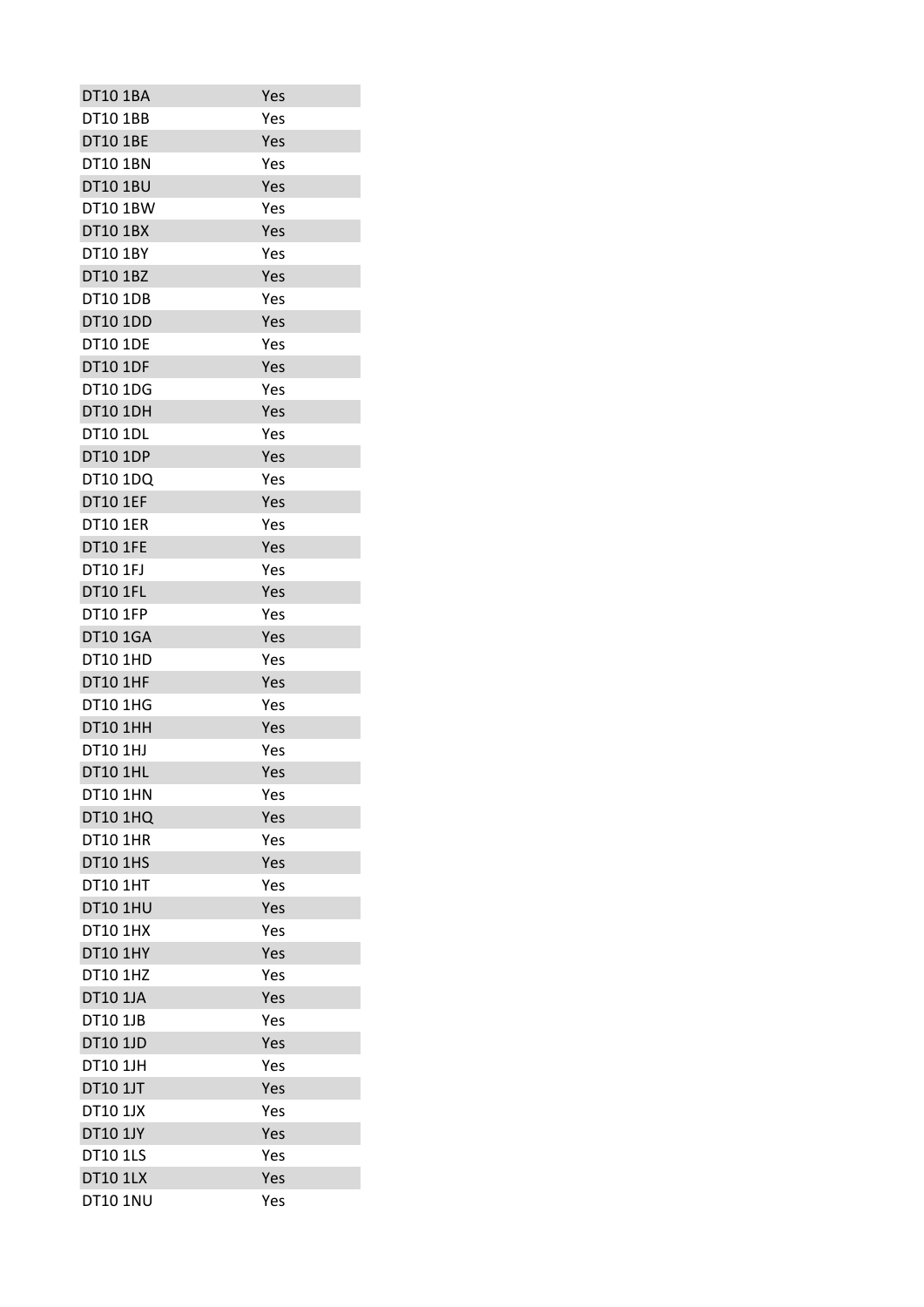| Yes |
|-----|
| Yes |
| Yes |
| Yes |
| Yes |
| Yes |
| Yes |
| Yes |
| Yes |
| Yes |
| Yes |
| Yes |
| Yes |
| Yes |
| Yes |
| Yes |
| Yes |
| Yes |
| Yes |
| Yes |
| Yes |
| Yes |
| Yes |
| Yes |
| Yes |
| Yes |
| Yes |
| Yes |
| Yes |
| Yes |
| Yes |
| Yes |
| Yes |
| Yes |
| Yes |
| Yes |
| Yes |
| Yes |
| Yes |
| Yes |
| Yes |
| Yes |
| Yes |
| Yes |
| Yes |
| Yes |
| Yes |
| Yes |
| Yes |
| Yes |
|     |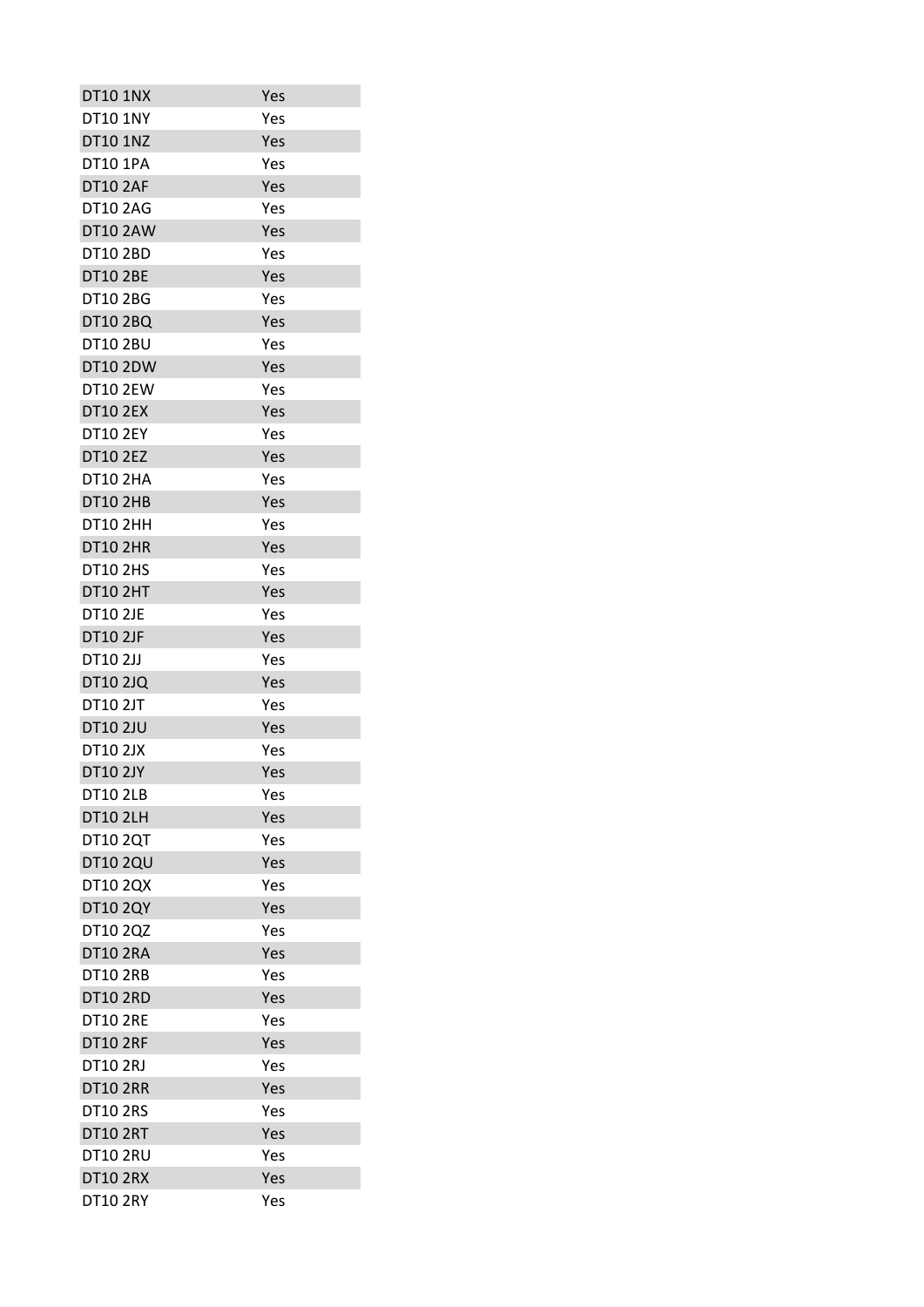| DT10 2SA        | Yes |
|-----------------|-----|
| <b>DT10 2SF</b> | Yes |
| <b>DT10 2SG</b> | Yes |
| <b>DT10 2SH</b> | Yes |
| DT10 2SJ        | Yes |
| <b>DT10 2SL</b> | Yes |
| <b>DT10 2SN</b> | Yes |
| <b>DT10 2SQ</b> | Yes |
| <b>DT10 2SU</b> | Yes |
| <b>DT10 2SW</b> | Yes |
| <b>DT11 0AF</b> | Yes |
| <b>DT11 0AS</b> | Yes |
| <b>DT11 OBD</b> | Yes |
| <b>DT11 OBE</b> | Yes |
| <b>DT11 OBT</b> | Yes |
| <b>DT11 0BU</b> | Yes |
| <b>DT11 0BX</b> | Yes |
| <b>DT11 0BY</b> | Yes |
| <b>DT11 0DA</b> | Yes |
| <b>DT11 ODH</b> | Yes |
| <b>DT11 ODL</b> | Yes |
| <b>DT11 ODP</b> | Yes |
| <b>DT11 0DZ</b> | Yes |
| <b>DT11 OEA</b> | Yes |
| <b>DT11 OEB</b> | Yes |
| <b>DT11 0HA</b> | Yes |
| DT11 OHB        | Yes |
| <b>DT11 0HD</b> | Yes |
| DT11 OHE        | Yes |
| <b>DT11 0JL</b> | Yes |
| <b>DT11 OJT</b> | Yes |
| <b>DT11 OLH</b> | Yes |
| <b>DT11 OLY</b> | Yes |
| DT11 ONN        | Yes |
| <b>DT11 ONY</b> | Yes |
| <b>DT11 ONZ</b> | Yes |
| <b>DT11 OPA</b> | Yes |
| DT11 OPH        | Yes |
| <b>DT11 OPU</b> | Yes |
| DT11 0QJ        | Yes |
| DT11 0QN        | Yes |
| DT110QP         | Yes |
| DT11 0QS        | Yes |
| DT110QT         | Yes |
| <b>DT11 0QU</b> | Yes |
| DT11 0QW        | Yes |
| DT11 0QX        | Yes |
| DT11 0QY        | Yes |
| DT11 0QZ        | Yes |
| DT11 ORA        | Yes |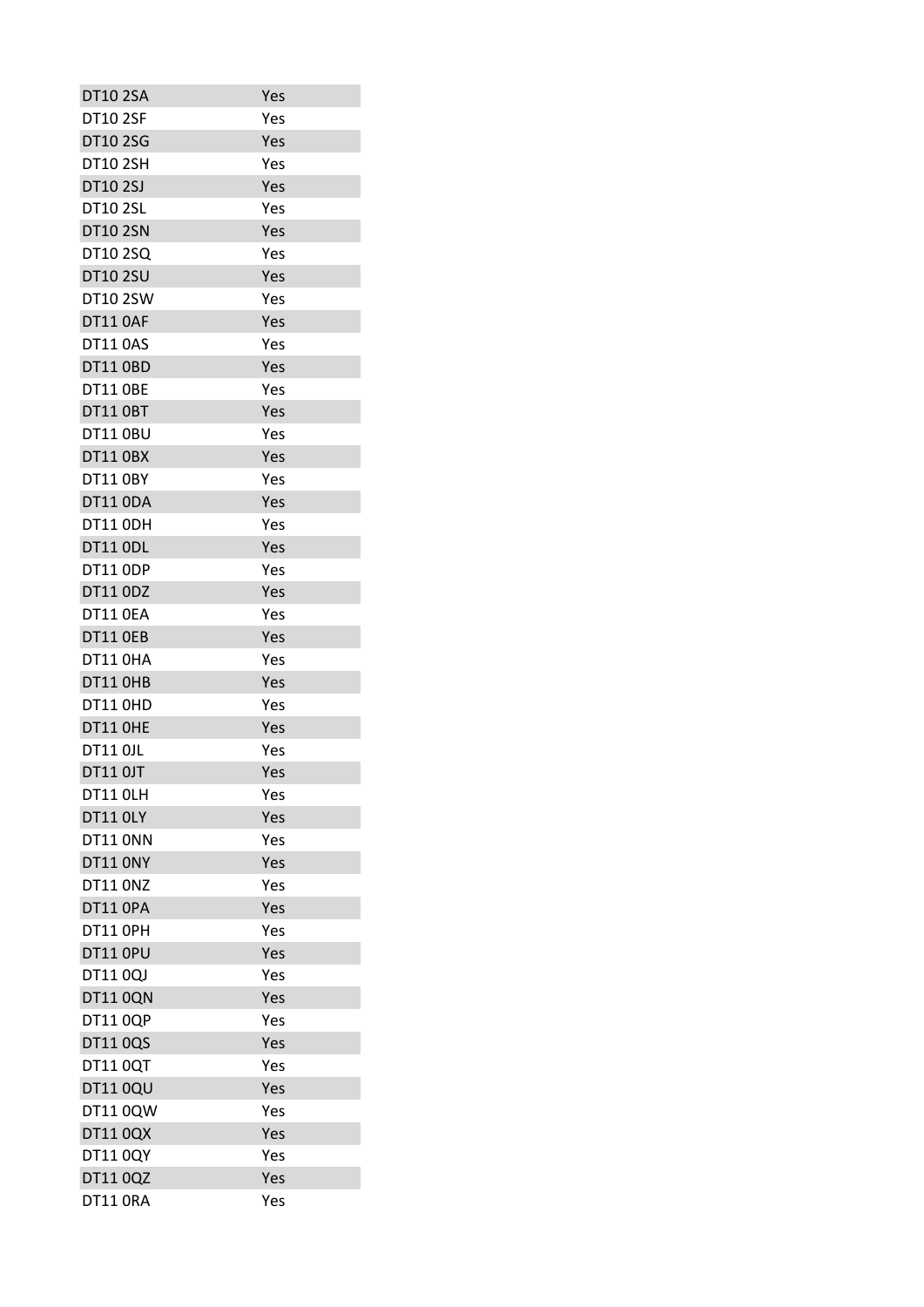| DT11 ORB        | Yes |
|-----------------|-----|
| <b>DT11 ORD</b> | Yes |
| DT11 ORT        | Yes |
| DT11 ORU        | Yes |
| DT11 0TU        | Yes |
| <b>DT117AH</b>  | Yes |
| <b>DT117AU</b>  | Yes |
| <b>DT117AW</b>  | Yes |
| <b>DT11 7AZ</b> | Yes |
| <b>DT117BA</b>  | Yes |
| <b>DT11 7BE</b> | Yes |
| DT11 7BQ        | Yes |
| <b>DT117BS</b>  | Yes |
| <b>DT117BT</b>  | Yes |
| <b>DT117DG</b>  | Yes |
| DT11 7DQ        | Yes |
| <b>DT11 7PW</b> | Yes |
| <b>DT11 7RA</b> | Yes |
| <b>DT11 7RB</b> | Yes |
| <b>DT11 7RD</b> | Yes |
| <b>DT11 7RF</b> | Yes |
| <b>DT11 8AJ</b> | Yes |
| <b>DT11 8BE</b> | Yes |
| <b>DT11 8BN</b> | Yes |
| <b>DT11 8BX</b> | Yes |
| <b>DT11 8BY</b> | Yes |
| <b>DT11 8BZ</b> | Yes |
| <b>DT11 8DH</b> | Yes |
| <b>DT11 8DL</b> | Yes |
| <b>DT11 8DN</b> | Yes |
| <b>DT11 8DU</b> | Yes |
| <b>DT11 8GY</b> | Yes |
| <b>DT11 8GZ</b> | Yes |
| <b>DT11 8HW</b> | Yes |
| <b>DT11 8HX</b> | Yes |
| <b>DT11 8HY</b> | Yes |
| <b>DT11 8HZ</b> | Yes |
| <b>DT11 8JA</b> | Yes |
| <b>DT11 8JB</b> | Yes |
| <b>DT11 8JF</b> | Yes |
| <b>DT11 8JL</b> | Yes |
| <b>DT11 8JX</b> | Yes |
| <b>DT11 8JY</b> | Yes |
| <b>DT11 8PL</b> | Yes |
| <b>DT11 8RG</b> | Yes |
| <b>DT11 8RR</b> | Yes |
| <b>DT11 8RU</b> | Yes |
| <b>DT11 8RX</b> | Yes |
| <b>DT11 8RY</b> | Yes |
| <b>DT11 8RZ</b> | Yes |
|                 |     |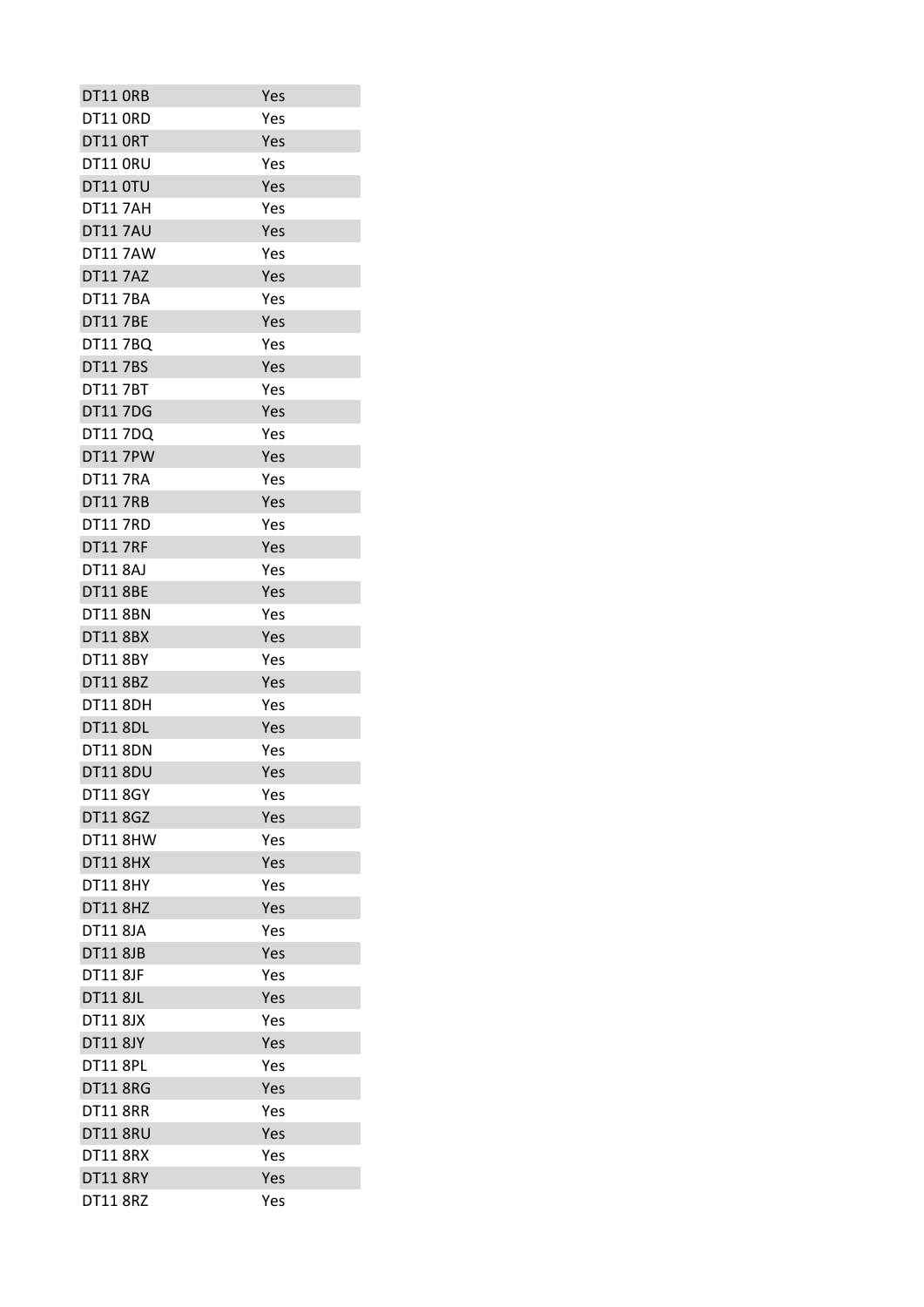| <b>DT11 8SB</b> | Yes |
|-----------------|-----|
| <b>DT11 8SF</b> | Yes |
| <b>DT11 8SG</b> | Yes |
| <b>DT11 8SH</b> | Yes |
| <b>DT11 8SL</b> | Yes |
| <b>DT11 8SQ</b> | Yes |
| <b>DT11 8TT</b> | Yes |
| <b>DT11 9AP</b> | Yes |
| <b>DT11 9AT</b> | Yes |
| <b>DT11 9BP</b> | Yes |
| DT11 9DJ        | Yes |
| <b>DT11 9DY</b> | Yes |
| <b>DT11 9EE</b> | Yes |
| <b>DT11 9EH</b> | Yes |
| <b>DT11 9EJ</b> | Yes |
| <b>DT11 9EL</b> | Yes |
| <b>DT11 9EN</b> | Yes |
| <b>DT11 9EP</b> | Yes |
| <b>DT11 9EQ</b> | Yes |
| <b>DT11 9ER</b> | Yes |
| <b>DT11 9ET</b> | Yes |
| <b>DT11 9EW</b> | Yes |
| <b>DT11 9EX</b> | Yes |
| <b>DT11 9EY</b> | Yes |
| <b>DT11 9EZ</b> | Yes |
| <b>DT11 9HA</b> | Yes |
| <b>DT11 9HB</b> | Yes |
| <b>DT11 9HD</b> | Yes |
| <b>DT11 9HN</b> | Yes |
| <b>DT11 9JL</b> | Yes |
| <b>DT11 9JN</b> | Yes |
| <b>DT11 9JP</b> | Yes |
| <b>DT11 9JR</b> | Yes |
| <b>DT11 9JS</b> |     |
| <b>DT11 9JT</b> | Yes |
| <b>DT11 9JU</b> | Yes |
|                 | Yes |
| <b>DT11 9JW</b> | Yes |
| <b>DT11 9JX</b> | Yes |
| DT11 9JY        | Yes |
| DT11 9JZ        | Yes |
| <b>DT11 9LA</b> | Yes |
| <b>DT11 9LB</b> | Yes |
| DT2 OBY         | Yes |
| DT2 0BZ         | Yes |
| DT2 0DW         | Yes |
| DT2 OEJ         | Yes |
| DT2 OEL         | Yes |
| DT2 OEN         | Yes |
| DT2 OER         | Yes |
| DT2 OES         | Yes |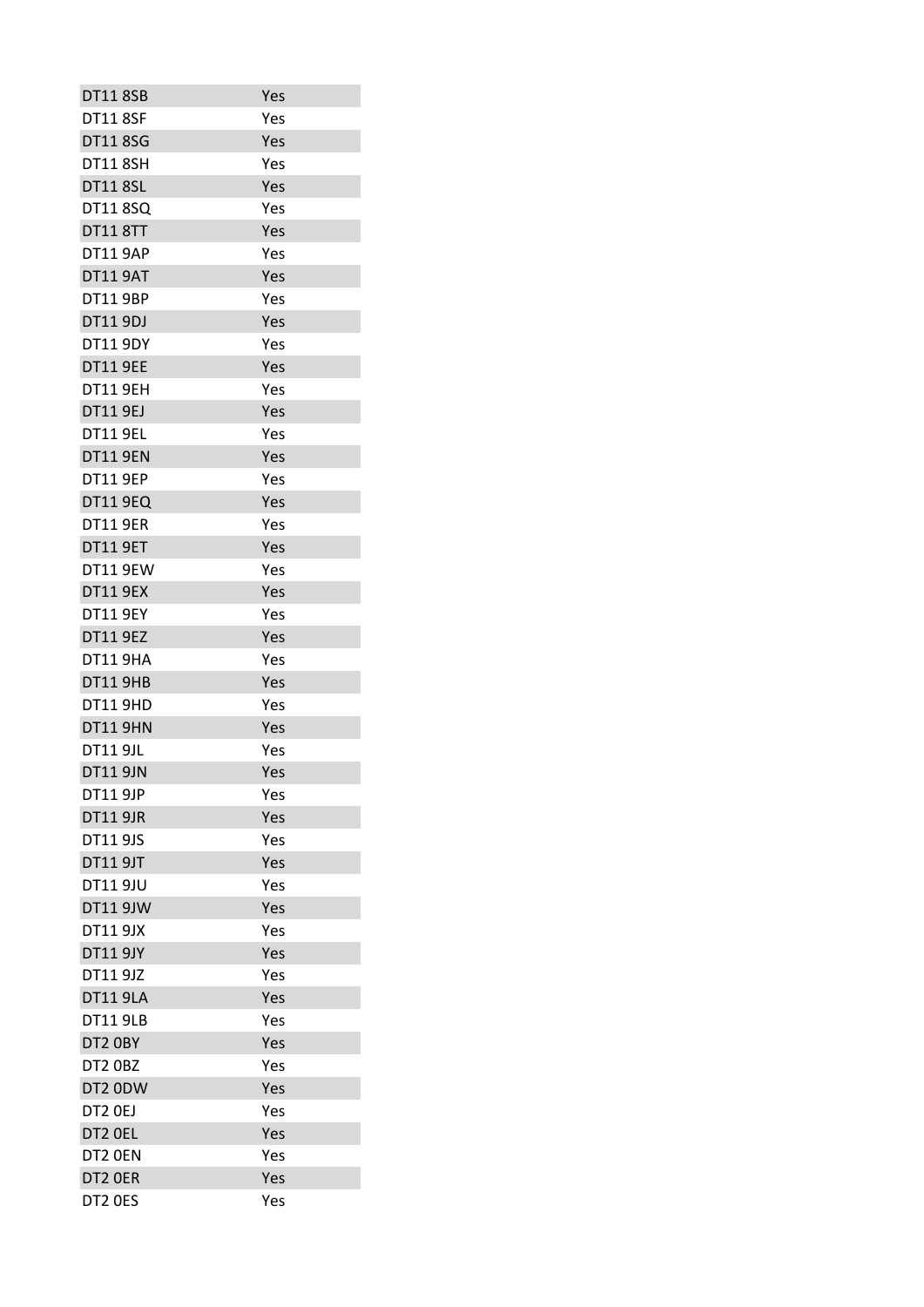| DT2 OET | Yes |
|---------|-----|
| DT2 0EU | Yes |
| DT2 0EW | Yes |
| DT2 OHB | Yes |
| DT2 OHH | Yes |
| DT2 OHJ | Yes |
| DT2 OHL | Yes |
| DT2 OHN | Yes |
| DT2 OHP | Yes |
| DT2 0HQ | Yes |
| DT2 OHR | Yes |
| DT2 OHS | Yes |
| DT2 OHT | Yes |
| DT2 0HU | Yes |
| DT2 0HW | Yes |
| DT2 0HX | Yes |
| DT2 0JS | Yes |
| DT2 OJT | Yes |
| DT2 0JU | Yes |
| DT2 0JX | Yes |
| DT2 0JZ | Yes |
| DT2 OLA | Yes |
| DT2 OLB |     |
|         | Yes |
| DT2 OLE | Yes |
| DT2 OLP | Yes |
| DT2 ONL | Yes |
| DT2 ONN | Yes |
| DT2 ONP | Yes |
| DT2 ONW | Yes |
| DT2 OPH | Yes |
| DT2 OPJ | Yes |
| DT2 OPL | Yes |
| DT2 OPN | Yes |
| DT2 OPP | Yes |
| DT2 OPR | Yes |
| DT2 OPS | Yes |
| DT2 OPT | Yes |
| DT2 OPU | Yes |
| DT2 OPX | Yes |
| DT2 OPY | Yes |
| DT2 OPZ | Yes |
| DT2 0QA | Yes |
| DT2 0QB | Yes |
| DT2 0QD | Yes |
| DT2 0QF | Yes |
| DT2 0QL | Yes |
| DT2 0QN | Yes |
| DT2 0QR | Yes |
| DT2 7AB | Yes |
| DT2 7AD | Yes |
|         |     |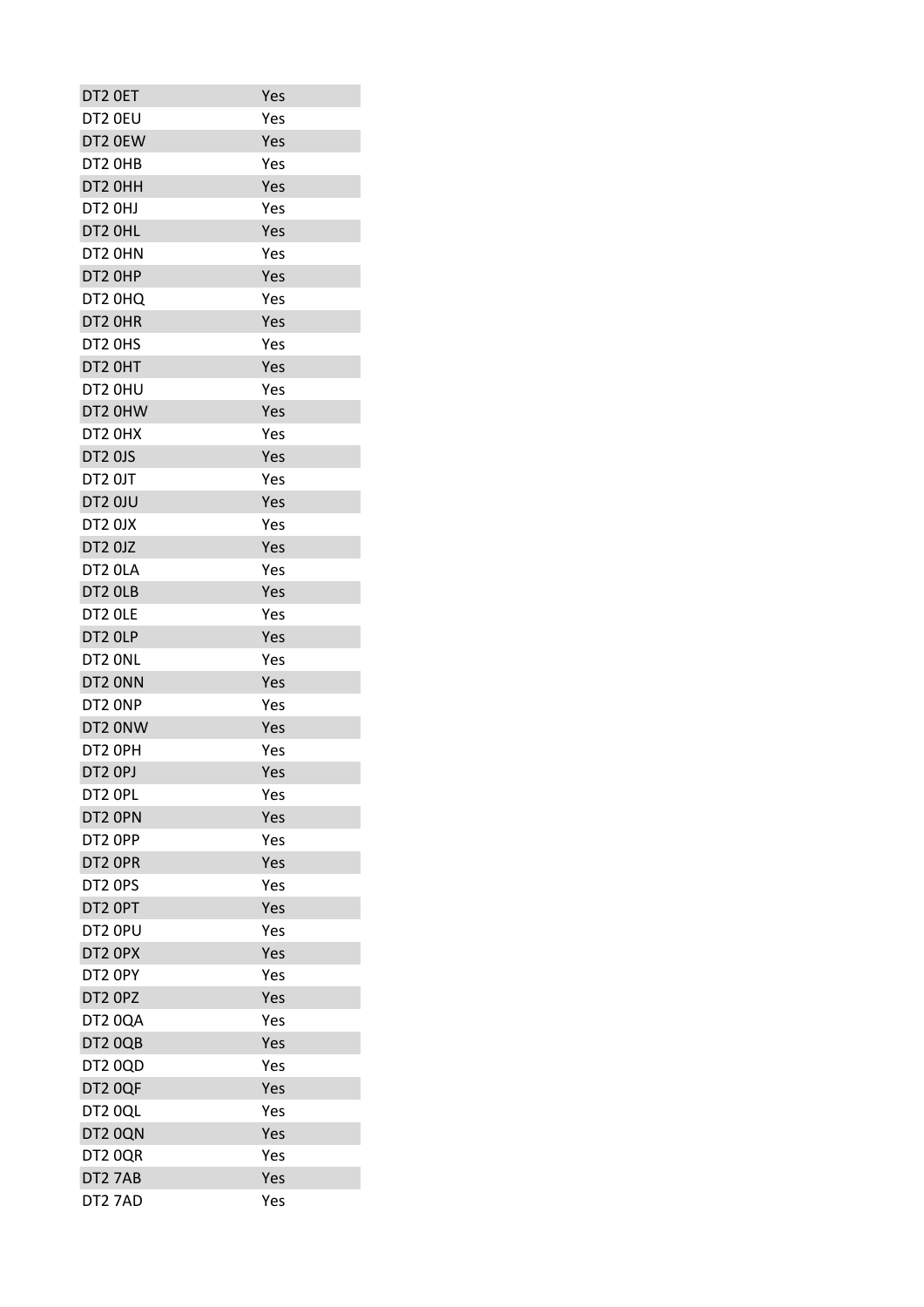| DT2 7AJ             | Yes |
|---------------------|-----|
| DT <sub>2</sub> 7AL | Yes |
| DT2 7AN             | Yes |
| DT27AP              | Yes |
| DT2 7AR             | Yes |
| DT <sub>2</sub> 7AS | Yes |
| DT2 7AT             | Yes |
| DT27AU              | Yes |
| DT2 7AW             | Yes |
| DT2 7AX             | Yes |
| DT2 7AY             | Yes |
| DT2 7AZ             | Yes |
| DT2 7BE             | Yes |
| <b>DT2 7BJ</b>      | Yes |
| DT2 7BL             | Yes |
| DT2 7BN             | Yes |
| DT2 7BP             | Yes |
| <b>DT2 7BS</b>      | Yes |
| DT2 7BU             | Yes |
| DT2 7BW             | Yes |
| DT2 7BX             | Yes |
| DT2 7DB             | Yes |
| DT2 7DD             | Yes |
| <b>DT2 7DE</b>      | Yes |
| DT2 7DF             | Yes |
| <b>DT2 7DG</b>      | Yes |
| DT2 7DH             | Yes |
| <b>DT2 7DL</b>      | Yes |
| DT2 7DT             | Yes |
| DT2 7DU             | Yes |
| <b>DT27EG</b>       | Yes |
| DT2 7EH             | Yes |
| <b>DT2 7EJ</b>      | Yes |
| DT2 7EL             | Yes |
| DT2 7EN             | Yes |
| DT2 7EW             | Yes |
| DT2 7FE             | Yes |
| DT2 7HB             | Yes |
| DT2 7HG             | Yes |
| DT2 7HH             | Yes |
| DT2 7HJ             | Yes |
| DT2 7HL             | Yes |
| DT2 7HN             | Yes |
| DT2 7HQ             | Yes |
| DT2 7HW             | Yes |
| DT2 7HZ             | Yes |
| DT2 7JA             | Yes |
| <b>DT2 7JB</b>      | Yes |
| DT2 7JD             | Yes |
| DT2 7JT             | Yes |
|                     |     |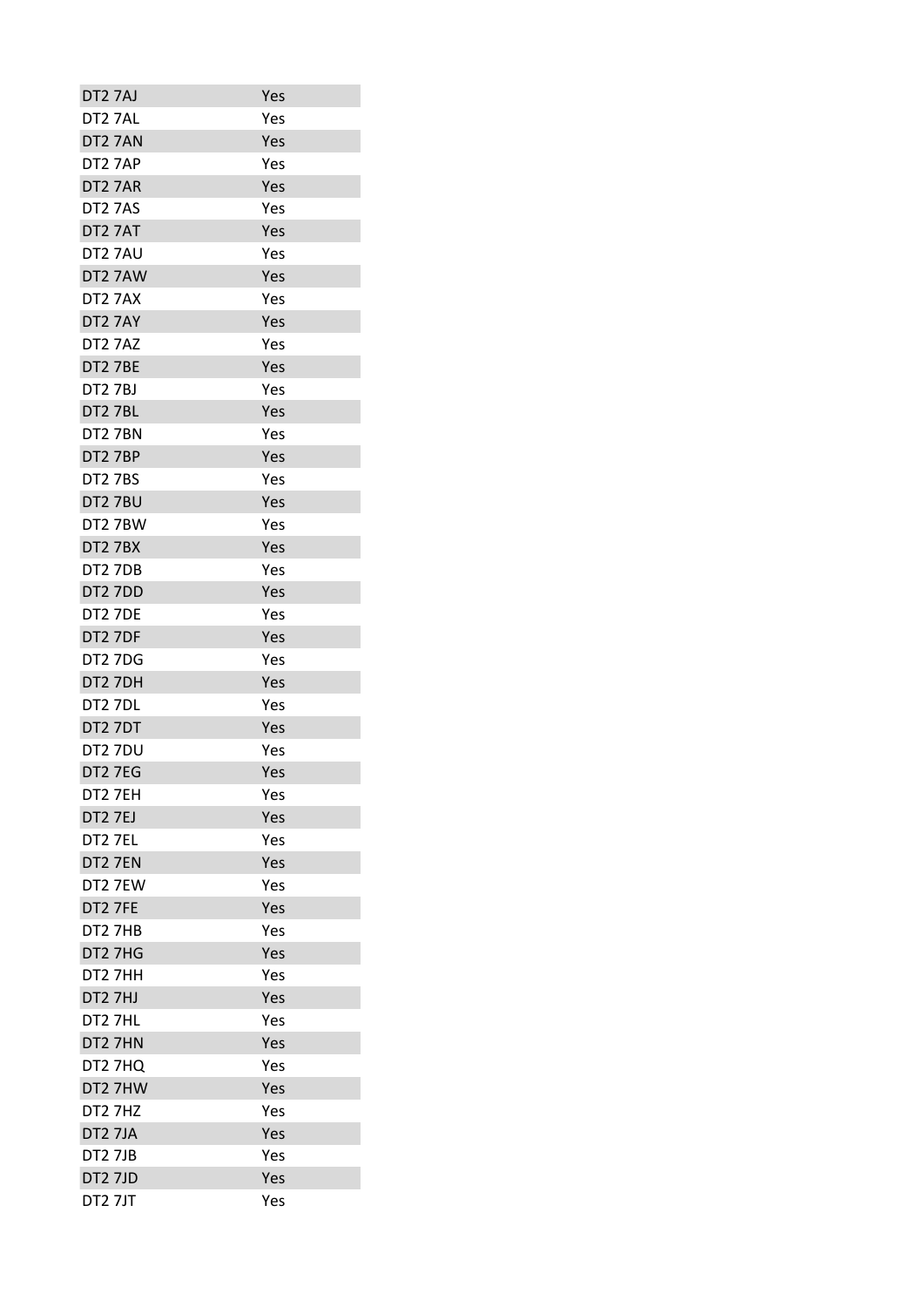| DT2 7LF        | Yes |
|----------------|-----|
| DT27LG         | Yes |
| DT2 7LH        | Yes |
| DT27LJ         | Yes |
| DT2 7LQ        | Yes |
| DT2 7NG        | Yes |
| DT2 7NH        | Yes |
| DT2 7NQ        | Yes |
| DT2 7PY        | Yes |
| DT2 7QA        | Yes |
| DT2 7QT        | Yes |
| DT2 7RE        | Yes |
| DT2 7RL        | Yes |
| DT2 7RP        | Yes |
| DT2 7RT        | Yes |
| <b>DT27SG</b>  | Yes |
| <b>DT2 7SJ</b> | Yes |
| DT2 7SP        | Yes |
| <b>DT2 7TG</b> | Yes |
| <b>DT2 7TJ</b> | Yes |
| DT2 7TL        | Yes |
| DT2 7TN        | Yes |
| DT2 7TR        | Yes |
| DT2 7TW        | Yes |
| DT2 8AN        | Yes |
| DT2 8AP        | Yes |
| DT2 8AR        | Yes |
| <b>DT2 8BJ</b> | Yes |
| DT2 8DA        | Yes |
| DT2 8DB        | Yes |
| DT2 8DD        | Yes |
| DT2 8DE        | Yes |
| DT2 8DF        | Yes |
| DT2 8DP        | Yes |
| DT2 8DR        | Yes |
| <b>DT2 8DS</b> | Yes |
| DT2 8DT        | Yes |
| DT2 8DW        | Yes |
| DT2 8DX        | Yes |
| DT2 8DY        | Yes |
| DT2 8EA        | Yes |
| DT2 8EU        | Yes |
| DT2 8EX        | Yes |
| DT2 8FA        | Yes |
| DT2 8FB        | Yes |
| DT2 8FR        | Yes |
| DT2 8FW        | Yes |
| DT2 8FY        | Yes |
| DT2 8GE        | Yes |
| DT2 8GF        | Yes |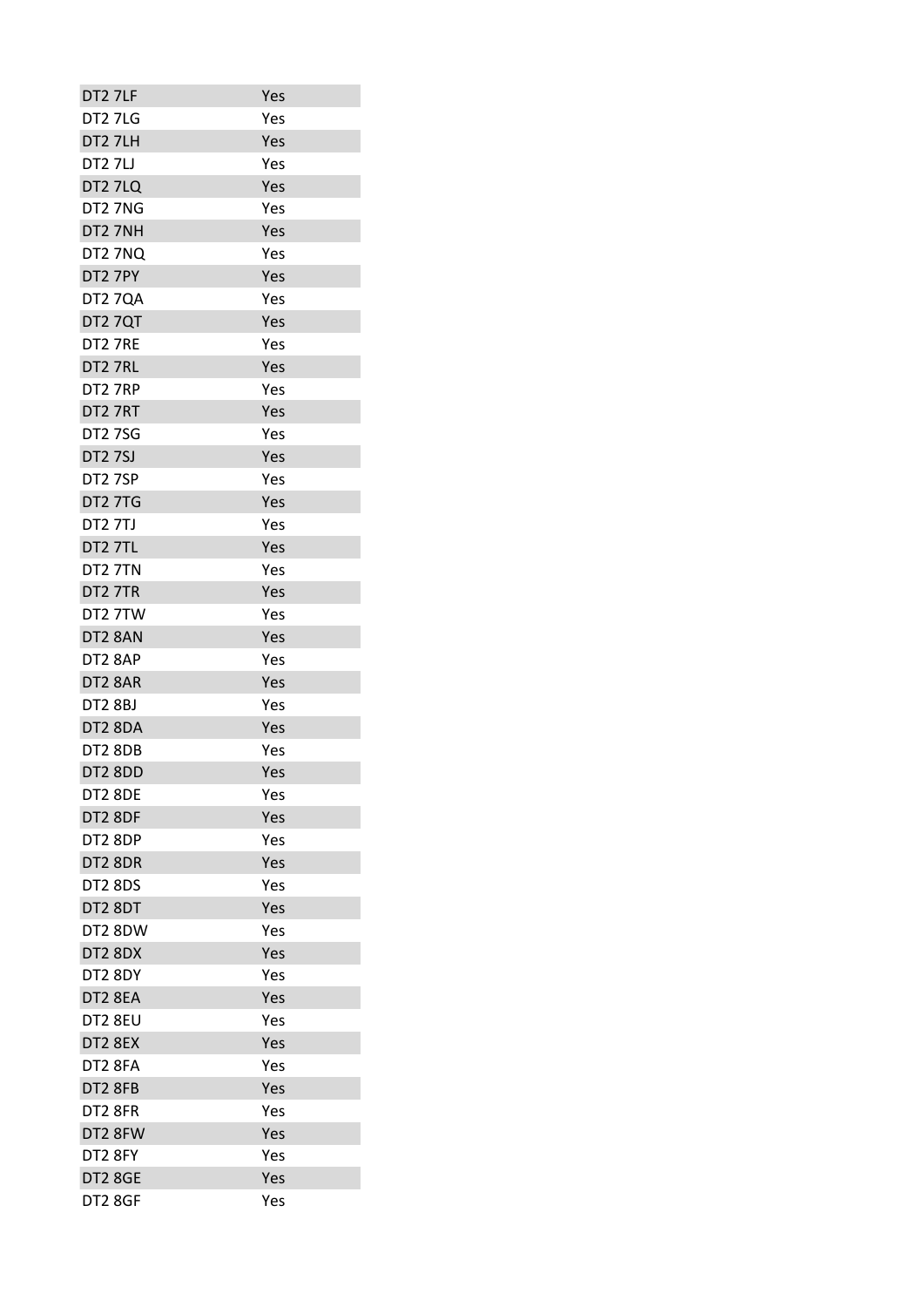| DT2 8HA        | Yes |
|----------------|-----|
| DT2 8HL        | Yes |
| DT2 8HN        | Yes |
| DT2 8HS        | Yes |
| DT2 8HU        | Yes |
| DT2 8HZ        | Yes |
| DT2 8JA        | Yes |
| <b>DT2 8JF</b> | Yes |
| <b>DT2 8JG</b> | Yes |
| <b>DT2 8JJ</b> | Yes |
| DT2 8LS        | Yes |
| DT2 8LT        | Yes |
| DT2 8LU        | Yes |
| DT2 8LW        | Yes |
| DT2 8LX        | Yes |
| DT2 8LY        | Yes |
| DT2 8LZ        | Yes |
| DT2 8ND        | Yes |
| DT2 8NF        | Yes |
| DT2 8NG        | Yes |
| DT2 8NH        | Yes |
| DT2 8NJ        | Yes |
| DT2 8NQ        | Yes |
| DT2 8PB        | Yes |
| DT2 8PD        | Yes |
| DT2 8QF        | Yes |
| <b>DT2 8QG</b> | Yes |
| DT2 8QH        | Yes |
| DT2 8QJ        | Yes |
| DT2 8QL        | Yes |
| DT2 8QR        | Yes |
| DT2 8QT        | Yes |
| DT2 8QU        | Yes |
| DT2 8QW        | Yes |
| DT2 8QX        | Yes |
| DT2 8QY        | Yes |
| <b>DT2 8QZ</b> | Yes |
| DT2 8RA        | Yes |
| DT2 8RB        | Yes |
| DT2 8RD        | Yes |
| DT2 8RE        | Yes |
| DT2 8RF        | Yes |
| DT2 8RG        | Yes |
| DT2 8RH        | Yes |
| DT2 8RJ        | Yes |
| DT2 8RL        | Yes |
| DT2 8RN        | Yes |
| DT2 8RP        | Yes |
|                |     |
| DT2 8RQ        | Yes |
| DT2 8RR        | Yes |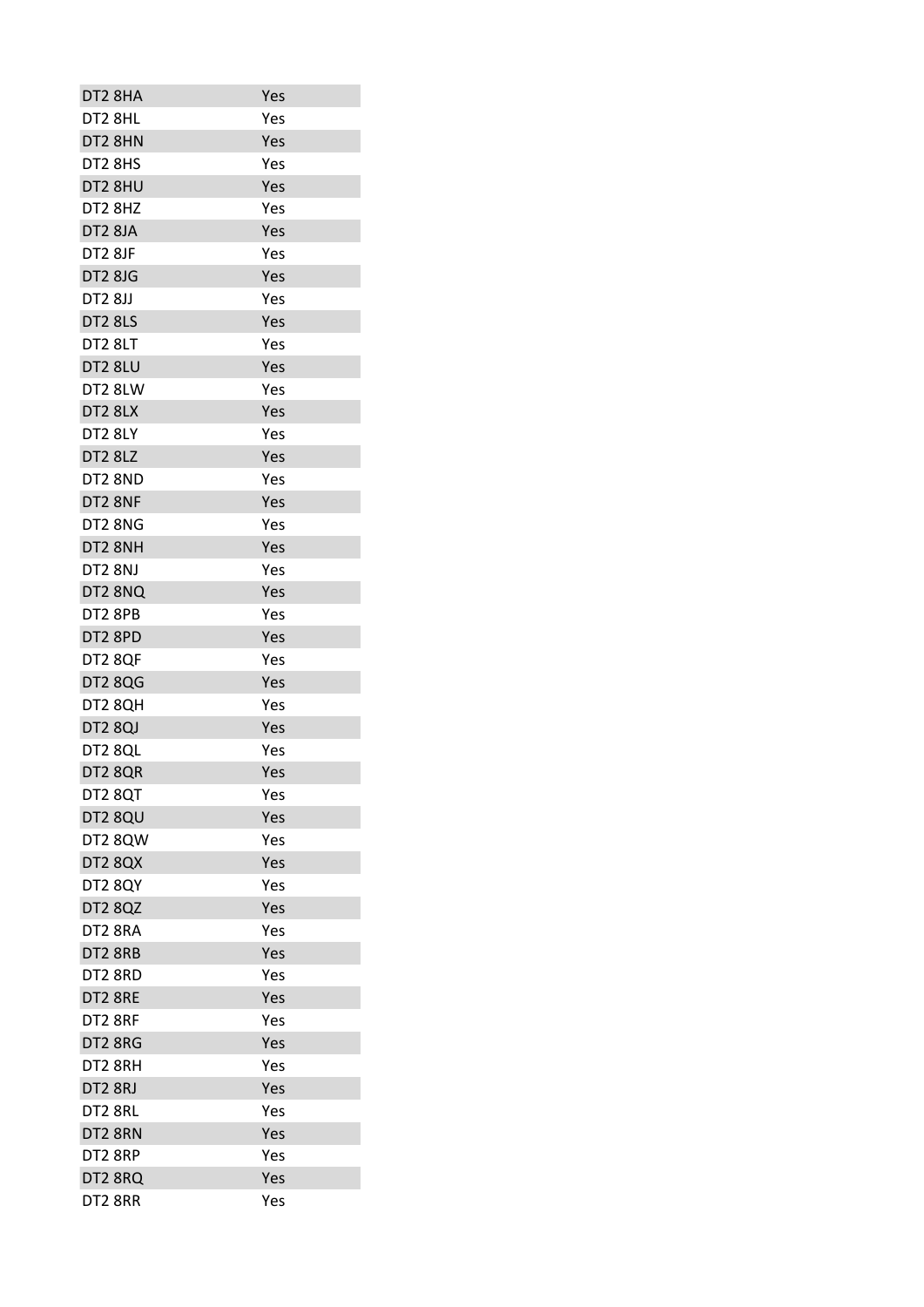| DT2 8RW        | Yes |
|----------------|-----|
| DT2 8SN        | Yes |
| DT2 8SR        | Yes |
| <b>DT2 8SS</b> | Yes |
| DT2 8TD        | Yes |
| DT2 8UF        | Yes |
| DT2 8UP        | Yes |
| <b>DT2 8UQ</b> | Yes |
| DT2 8UR        | Yes |
| DT2 8UT        | Yes |
| DT2 8UW        | Yes |
| DT2 8WQ        | Yes |
| DT2 9AA        | Yes |
| DT2 9AB        | Yes |
| DT2 9AT        | Yes |
|                | Yes |
| DT2 9AZ        |     |
| DT2 9BA        | Yes |
| DT2 9BG        | Yes |
| DT2 9DB        | Yes |
| DT2 9DE        | Yes |
| DT2 9DH        | Yes |
| DT2 9DS        | Yes |
| DT2 9DU        | Yes |
| DT2 9DX        | Yes |
| DT2 9DY        | Yes |
| DT2 9DZ        | Yes |
| DT2 9EA        | Yes |
| DT2 9EB        | Yes |
| DT2 9ED        | Yes |
| DT2 9EE        | Yes |
| DT2 9EF        | Yes |
| DT2 9EG        | Yes |
| DT2 9EJ        | Yes |
| DT2 9EL        | Yes |
| DT2 9EN        | Yes |
| DT2 9EP        | Yes |
| DT2 9EQ        | Yes |
| DT2 9ER        | Yes |
| DT2 9ES        | Yes |
| DT2 9ET        | Yes |
| DT2 9EU        | Yes |
| DT2 9EW        | Yes |
| DT2 9EY        | Yes |
| <b>DT2 9EZ</b> | Yes |
| DT2 9HB        | Yes |
| DT2 9HE        | Yes |
| DT2 9HF        | Yes |
| DT2 9HG        | Yes |
| DT2 9HH        | Yes |
| DT2 9HJ        | Yes |
|                |     |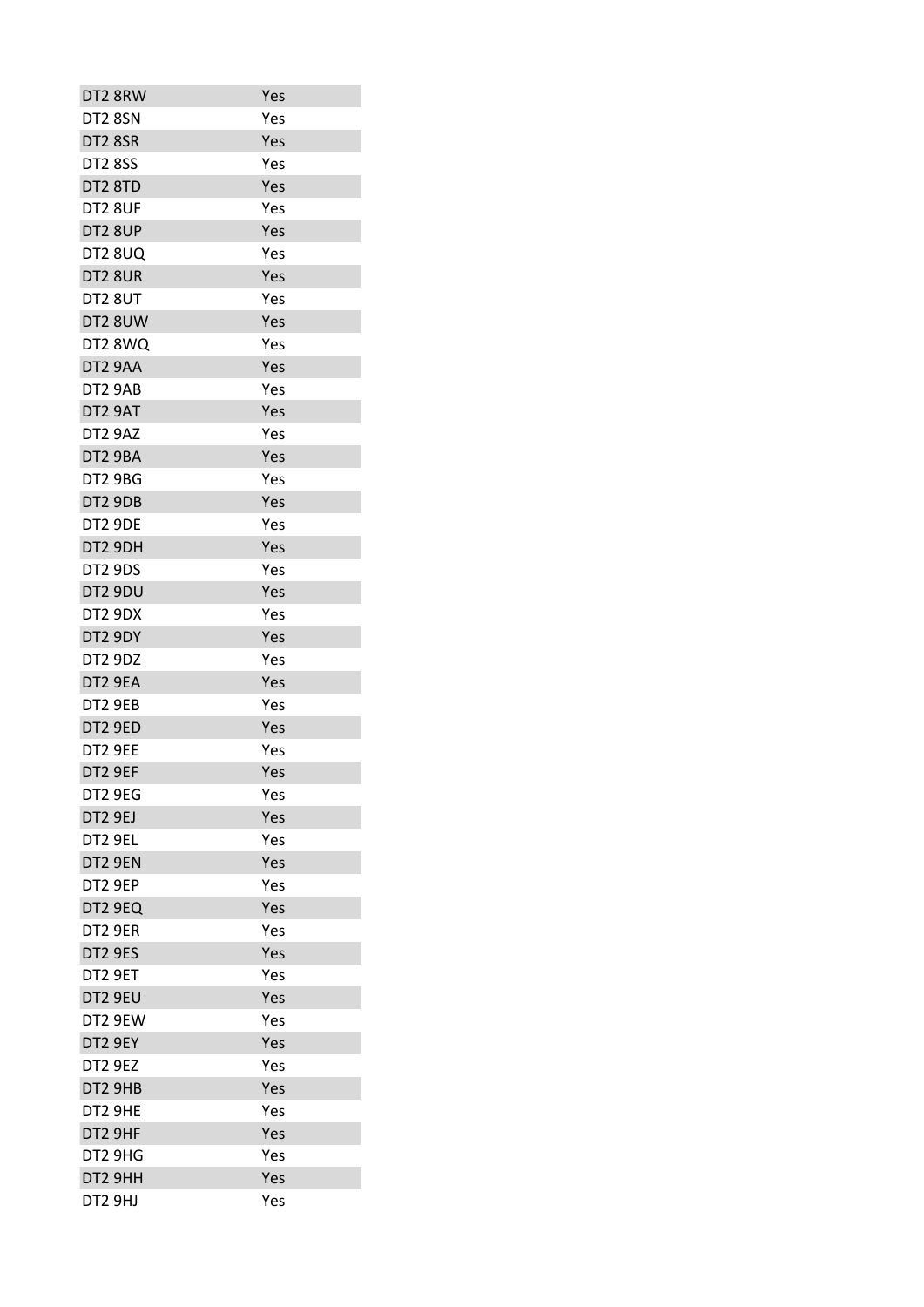| DT2 9HL        | Yes |
|----------------|-----|
| DT2 9HN        | Yes |
| DT2 9HP        | Yes |
| DT2 9HQ        | Yes |
| DT2 9HR        | Yes |
| DT2 9HS        | Yes |
| DT2 9HT        | Yes |
| DT2 9HU        | Yes |
| DT2 9HW        | Yes |
| DT2 9HX        | Yes |
| DT2 9HY        | Yes |
| DT2 9JA        | Yes |
| DT2 9JB        | Yes |
| DT2 9JL        | Yes |
| DT2 9LG        | Yes |
| DT2 9LQ        | Yes |
| DT2 9NP        | Yes |
| DT2 9NR        | Yes |
| DT2 9NS        | Yes |
| DT2 9NT        | Yes |
| DT2 9NU        | Yes |
| DT2 9NW        | Yes |
| DT2 9NX        | Yes |
| DT2 9NY        | Yes |
| DT2 9NZ        | Yes |
| DT2 9PJ        | Yes |
| DT2 9RG        | Yes |
| DT2 9SD        | Yes |
| DT2 9SE        | Yes |
| <b>DT2 9SJ</b> | Yes |
| DT2 9SY        | Yes |
| DT2 9TP        | Yes |
| DT2 9UA        | Yes |
| <b>DT2 9UE</b> | Yes |
| DT2 9UG        | Yes |
| DT3 4BP        | Yes |
| <b>DT3 4BQ</b> | Yes |
| DT3 4EF        | Yes |
| DT3 4ER        | Yes |
| DT3 4FT        | Yes |
| DT3 4HH        | Yes |
| DT3 4HJ        | Yes |
| DT3 4HL        | Yes |
| DT3 4HN        | Yes |
| DT3 4HQ        | Yes |
| DT3 4HW        | Yes |
| DT3 4JE        | Yes |
| DT3 4JF        | Yes |
| <b>DT3 4JG</b> | Yes |
| DT3 4JX        | Yes |
|                |     |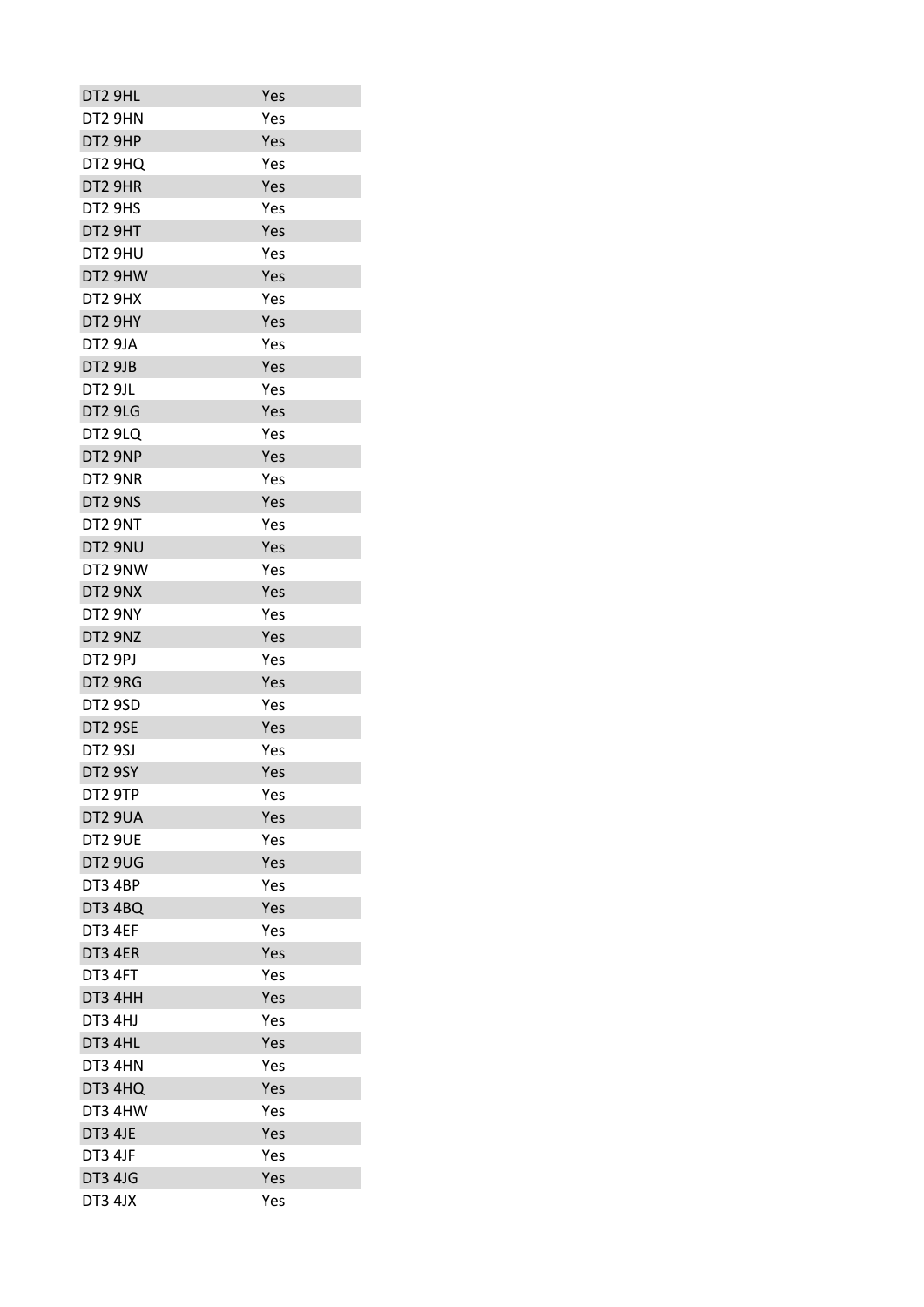| DT3 4JY        | Yes |
|----------------|-----|
| <b>DT3 4JZ</b> | Yes |
| DT3 4LA        | Yes |
| DT3 4LB        | Yes |
| DT3 4NY        | Yes |
| DT3 6HL        | Yes |
| DT3 6PH        | Yes |
| DT63AA         | Yes |
| DT6 3AB        | Yes |
| DT63AD         | Yes |
| DT6 3AE        | Yes |
| DT6 3EY        | Yes |
| DT6 3JZ        | Yes |
| DT6 3LF        | Yes |
| <b>DT6 3QJ</b> | Yes |
| DT6 3QL        | Yes |
| DT6 3QP        | Yes |
| DT63SD         | Yes |
| DT6 3SF        | Yes |
| <b>DT6 3SS</b> | Yes |
| DT6 3ST        | Yes |
| DT6 3TG        | Yes |
| DT6 3TH        | Yes |
| DT6 3TJ        | Yes |
| DT6 3TL        | Yes |
| DT63TQ         | Yes |
| DT6 3TT        | Yes |
| DT6 4AD        | Yes |
| DT6 4GD        | Yes |
| <b>DT6 4GG</b> | Yes |
| <b>DT6 4GY</b> | Yes |
| DT6 4HF        | Yes |
| DT6 4LB        | Yes |
| <b>DT6 4LJ</b> | Yes |
| DT6 4ND        | Yes |
| DT6 4NE        | Yes |
| DT6 4NF        | Yes |
| DT64NG         | Yes |
| DT64NH         | Yes |
| DT6 4NJ        | Yes |
| DT6 4NQ        | Yes |
| DT6 4NZ        | Yes |
| DT6 4PA        | Yes |
| DT6 4PB        | Yes |
| DT6 4PH        | Yes |
| DT6 4PJ        | Yes |
| DT6 4PL        | Yes |
| DT6 4PN        | Yes |
| DT6 4PP        | Yes |
| DT6 4PS        | Yes |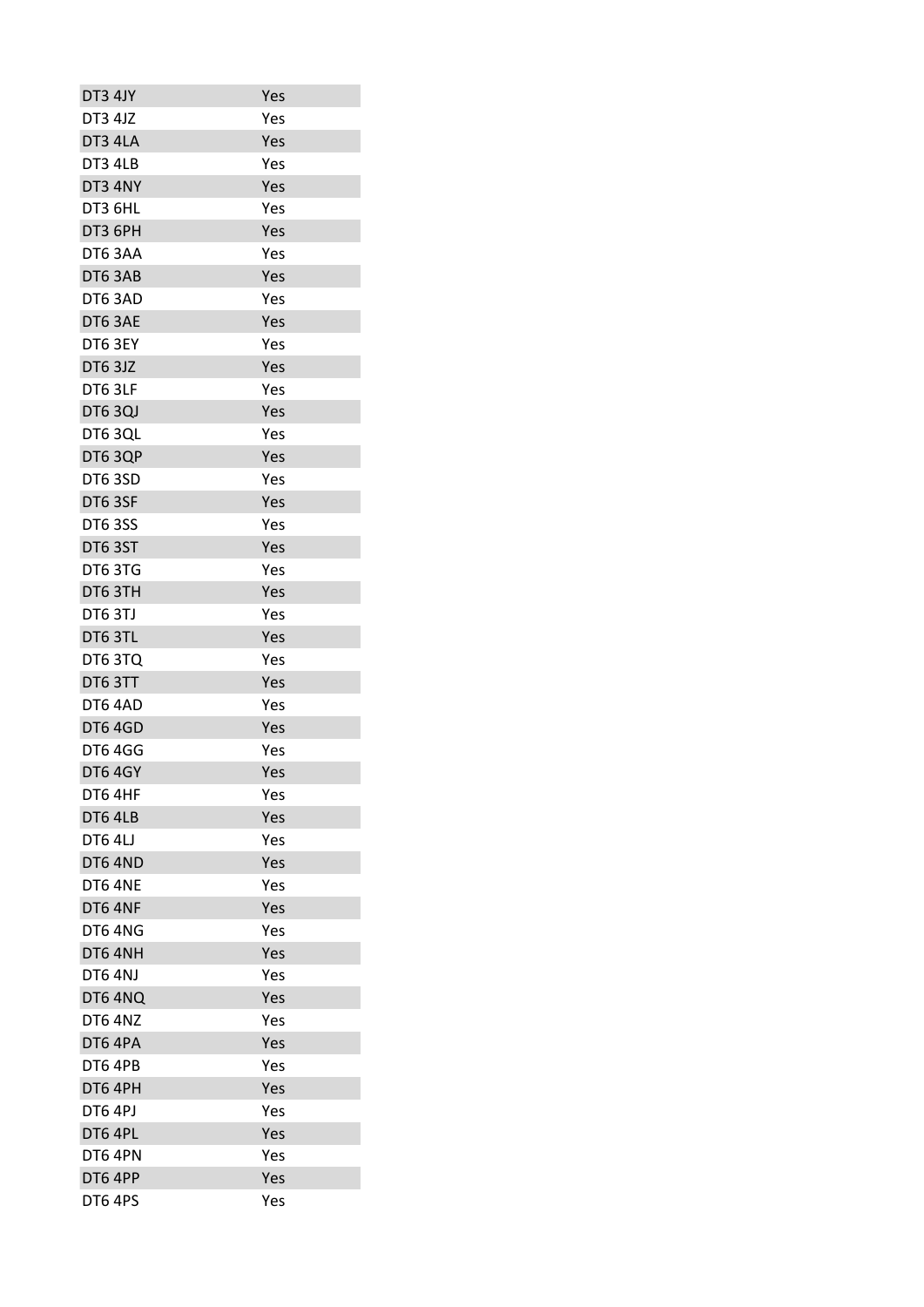| DT6 4PU        | Yes |
|----------------|-----|
| DT6 4PW        | Yes |
| DT6 4PX        | Yes |
| DT6 4PY        | Yes |
| DT6 4PZ        | Yes |
| <b>DT6 4QA</b> | Yes |
| <b>DT6 4QB</b> | Yes |
| <b>DT6 4QD</b> | Yes |
| DT6 4QE        | Yes |
| DT6 4QF        | Yes |
| <b>DT6 4QG</b> | Yes |
| <b>DT6 4QH</b> | Yes |
| <b>DT6 4QQ</b> | Yes |
| DT6 4QR        | Yes |
| <b>DT6 4QS</b> | Yes |
| DT64QT         | Yes |
| DT6 4QU        | Yes |
| <b>DT6 4QX</b> | Yes |
| <b>DT6 4QY</b> | Yes |
| <b>DT6 4QZ</b> | Yes |
| DT6 4RA        | Yes |
| DT6 4RB        | Yes |
| DT6 4RD        | Yes |
| DT6 4RE        | Yes |
| DT6 4RF        | Yes |
| DT6 4RG        | Yes |
| DT6 4RH        | Yes |
| DT6 4RJ        | Yes |
| DT6 4RL        | Yes |
| DT64RN         | Yes |
| DT6 4RP        | Yes |
| DT6 4RQ        | Yes |
| DT6 4RW        | Yes |
| DT64RY         | Yes |
| DT6 4ST        | Yes |
| DT6 5HR        | Yes |
| DT6 5HS        | Yes |
| DT6 5HT        | Yes |
| DT6 5HU        | Yes |
| DT6 5JD        | Yes |
| DT6 5JE        | Yes |
| DT6 5JF        |     |
|                | Yes |
| DT6 5JG        | Yes |
| DT6 5JH        | Yes |
| DT6 5JL        | Yes |
| DT6 5JN        | Yes |
| DT6 5JQ        | Yes |
| DT6 5JR        | Yes |
| DT6 5JW        | Yes |
| DT6 5LH        | Yes |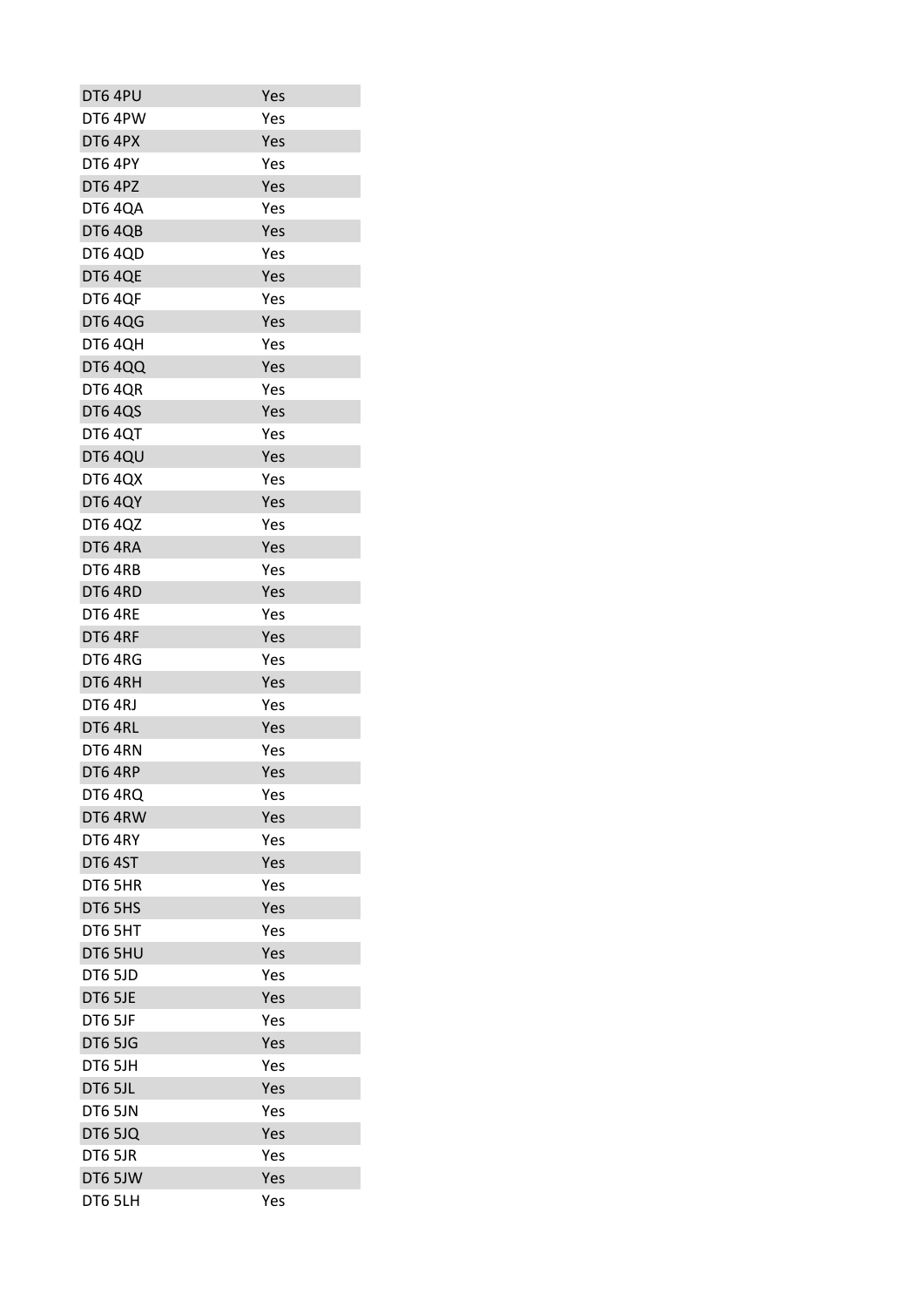| DT6 5LJ        | Yes |
|----------------|-----|
| DT6 5NG        | Yes |
| DT6 5NL        | Yes |
| DT6 5NN        | Yes |
| DT6 5NP        | Yes |
| DT6 5NR        | Yes |
| DT6 5NW        | Yes |
| DT6 5PB        | Yes |
| DT6 5PF        | Yes |
| DT6 5PS        | Yes |
| DT6 5PU        | Yes |
| DT6 5PX        | Yes |
| DT6 5PY        | Yes |
| DT6 5QU        | Yes |
| DT6 6AA        | Yes |
| DT6 6AD        | Yes |
| DT6 6AE        | Yes |
| DT6 6AF        | Yes |
| DT6 6AG        | Yes |
| DT6 6AH        | Yes |
| DT6 6AQ        | Yes |
| <b>DT6 6BY</b> | Yes |
| DT6 6BZ        | Yes |
| DT6 6DA        | Yes |
| DT6 6DB        | Yes |
| DT6 6DE        | Yes |
| DT6 6DF        | Yes |
| DT6 6DQ        | Yes |
| DT6 6EP        | Yes |
| DT6 6EX        | Yes |
| DT6 6HL        | Yes |
| DT6 6HN        | Yes |
| DT6 6HT        | Yes |
| DT6 6HW        | Yes |
| DT6 6HY        | Yes |
| DT6 6JT        | Yes |
| DT6 6JU        | Yes |
| DT6 6JW        | Yes |
| DT6 6JX        | Yes |
| DT6 6JY        | Yes |
| DT6 6JZ        | Yes |
| DT6 6LA        | Yes |
| DT6 6LF        | Yes |
| DT6 6LG        | Yes |
| DT6 6LY        | Yes |
| DT6 6NA        | Yes |
| DT6 6NL        | Yes |
| DT6 6NR        | Yes |
| DT6 6NT        | Yes |
| DT6 6PE        | Yes |
|                |     |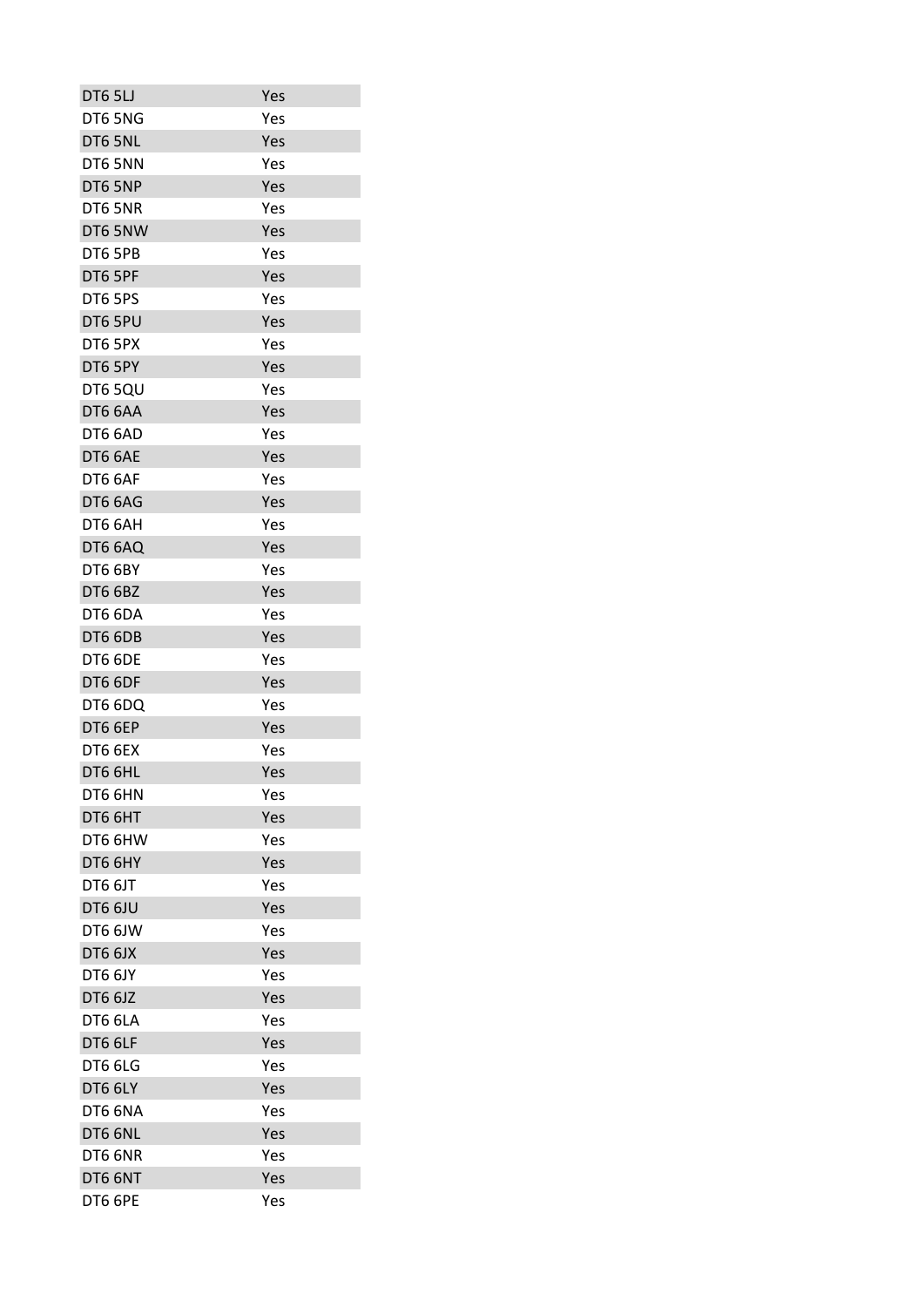| DT6 6QE        | Yes |
|----------------|-----|
| DT6 6RD        | Yes |
| DT6 6RG        | Yes |
| DT6 6RJ        | Yes |
| DT6 6RL        | Yes |
| DT6 6RN        | Yes |
| DT6 6SD        | Yes |
| DT7 3LD        | Yes |
| DT8 3AY        | Yes |
| <b>DT8 3BB</b> | Yes |
| DT8 3BH        | Yes |
| DT8 3FL        | Yes |
| DT8 3HB        | Yes |
| DT8 3HD        | Yes |
| DT8 3HP        | Yes |
| DT8 3HU        | Yes |
| DT8 3HX        | Yes |
| DT8 3HY        | Yes |
| DT8 3HZ        | Yes |
| DT83JA         | Yes |
| DT8 3JD        | Yes |
| DT8 3JL        | Yes |
| DT8 3JN        | Yes |
| DT8 3JP        | Yes |
| DT8 3JR        | Yes |
| DT83JS         | Yes |
| DT8 3JT        | Yes |
| DT83JU         | Yes |
| DT8 3JW        | Yes |
| <b>DT8 3JZ</b> | Yes |
| DT8 3LA        | Yes |
| DT83LQ         | Yes |
| DT8 3LU        | Yes |
| DT8 3LX        | Yes |
| DT83LY         | Yes |
| DT8 3LZ        | Yes |
| DT8 3NA        |     |
|                | Yes |
| DT8 3NB        | Yes |
| DT8 3NN        | Yes |
| DT8 3NP        | Yes |
| DT8 3NR        | Yes |
| DT8 3NS        | Yes |
| DT8 3NT        | Yes |
| DT8 3NU        | Yes |
| DT8 3NW        | Yes |
| DT8 3PG        | Yes |
| DT8 3PH        | Yes |
| DT8 3PN        | Yes |
| DT8 3PT        | Yes |
| DT83QT         | Yes |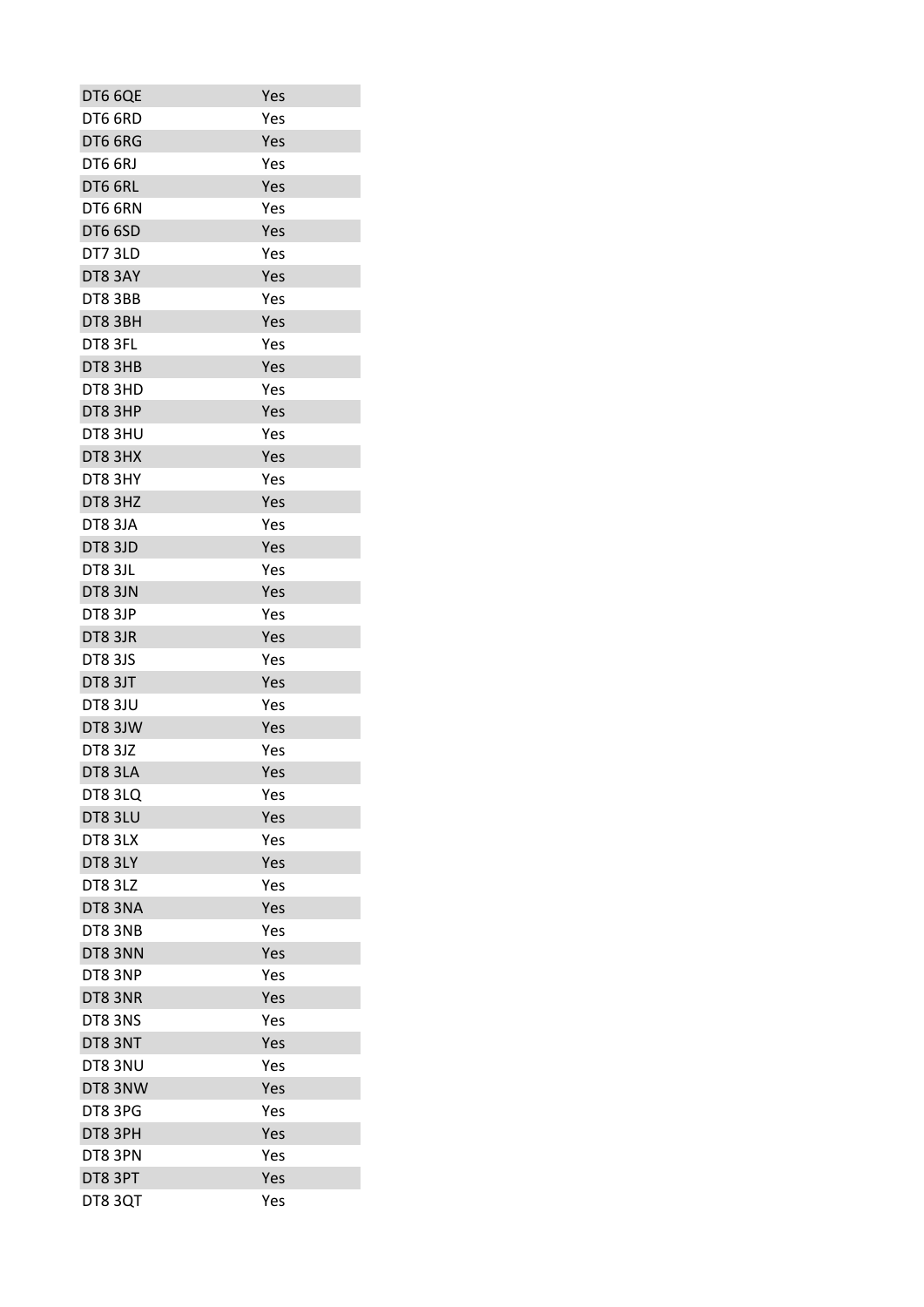| DT8 3RJ       | Yes |
|---------------|-----|
| DT8 3SB       | Yes |
| DT8 3SF       | Yes |
| <b>DT83SG</b> | Yes |
| DT8 3SH       | Yes |
|               |     |
| DT83SQ        | Yes |
| DT9 3JF       | Yes |
| DT9 4LD       | Yes |
| DT9 4LE       | Yes |
| DT9 4LF       | Yes |
| DT9 4LG       | Yes |
| DT9 4LY       | Yes |
| DT9 4PX       | Yes |
| DT9 4PY       | Yes |
| DT9 4QL       | Yes |
| DT9 4QN       | Yes |
| DT9 4QP       | Yes |
| DT9 4RA       | Yes |
| DT9 4RB       | Yes |
| DT9 4RP       | Yes |
| DT9 4RR       | Yes |
| DT9 4RS       | Yes |
| DT9 4RT       | Yes |
| DT9 4RU       | Yes |
| DT9 4RX       | Yes |
| DT9 4RY       | Yes |
| DT9 4RZ       | Yes |
| DT9 4SA       | Yes |
| DT9 4SB       | Yes |
| DT9 4SD       | Yes |
| DT9 4SE       | Yes |
| DT9 4SH       | Yes |
| DT9 4SZ       | Yes |
| DT9 5AA       | Yes |
| DT9 5AB       | Yes |
| DT9 5DT       | Yes |
| DT9 5DX       | Yes |
| DT9 5HP       | Yes |
| DT9 5JB       | Yes |
| DT9 5JD       | Yes |
| DT9 5JE       | Yes |
|               |     |
| DT9 5JF       | Yes |
| DT9 5JG       | Yes |
| DT9 5JP       | Yes |
| DT9 5JW       | Yes |
| DT9 5JY       | Yes |
| DT9 5JZ       | Yes |
| DT9 5LA       | Yes |
| DT9 5LB       | Yes |
| DT9 5LD       | Yes |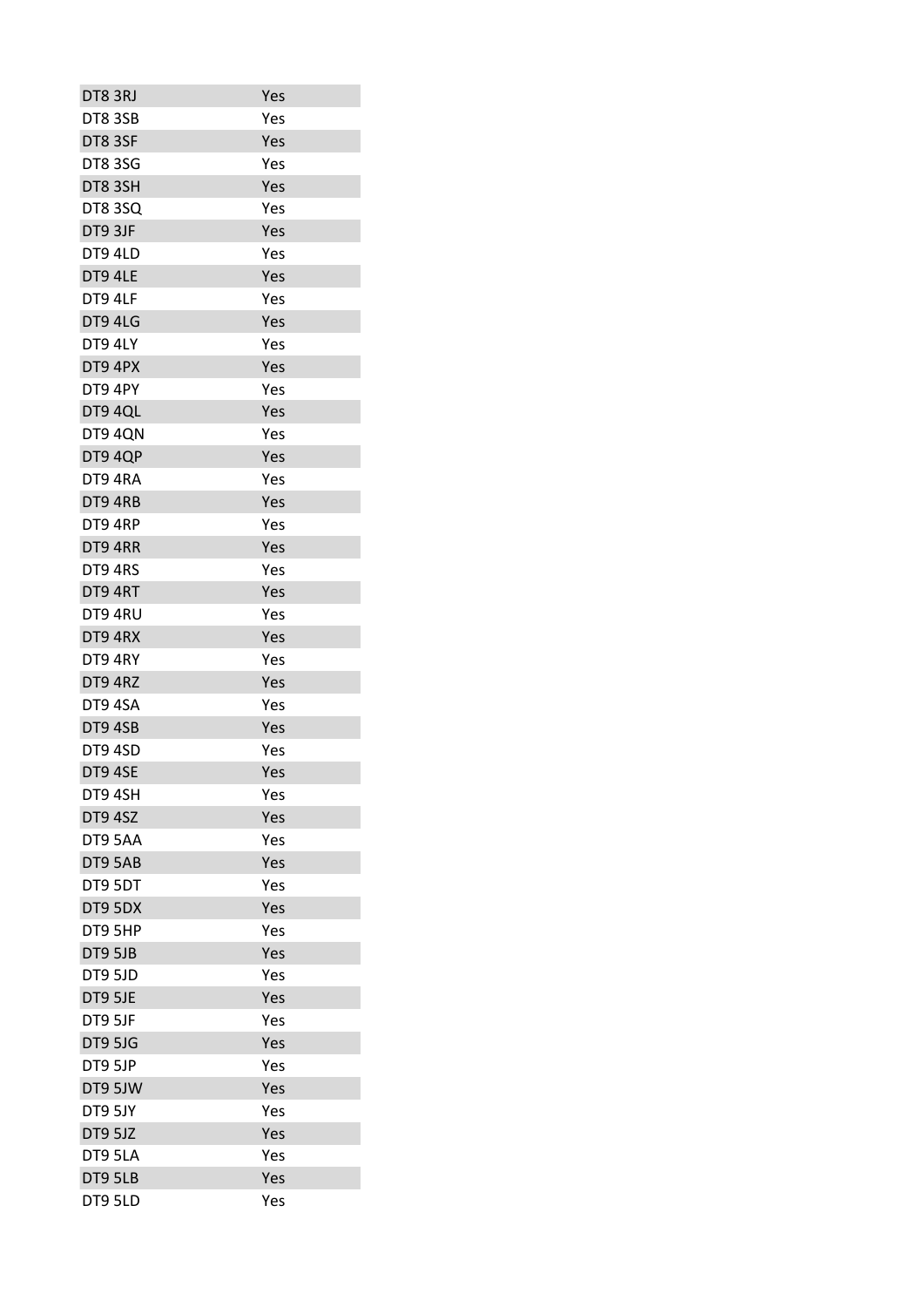| Yes |
|-----|
| Yes |
| Yes |
| Yes |
| Yes |
| Yes |
| Yes |
| Yes |
| Yes |
| Yes |
| Yes |
| Yes |
| Yes |
| Yes |
| Yes |
| Yes |
| Yes |
| Yes |
| Yes |
| Yes |
| Yes |
| Yes |
| Yes |
|     |
| Yes |
| Yes |
| Yes |
| Yes |
| Yes |
| Yes |
| Yes |
| Yes |
| Yes |
| Yes |
| Yes |
| Yes |
| Yes |
| Yes |
| Yes |
| Yes |
| Yes |
| Yes |
| Yes |
| Yes |
| Yes |
| Yes |
| Yes |
| Yes |
| Yes |
| Yes |
| Yes |
|     |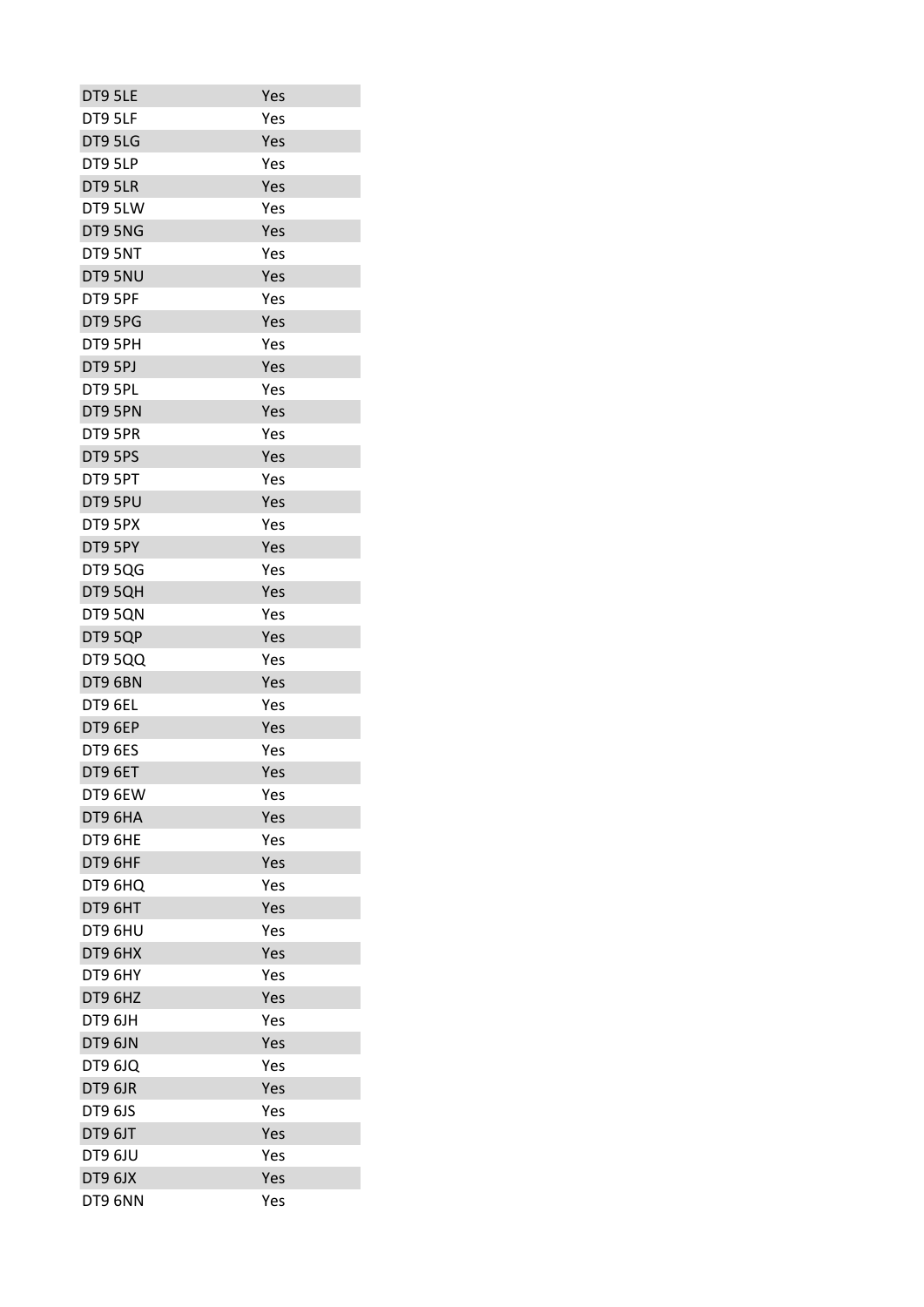| DT9 6NW         | Yes |
|-----------------|-----|
| DT9 6PT         | Yes |
| DT9 6QP         | Yes |
| DT9 6QR         | Yes |
| DT9 6QS         | Yes |
| DT9 6QT         | Yes |
| DT9 6QU         | Yes |
| DT9 6RA         | Yes |
| DT9 6RP         | Yes |
| <b>DT9 6SJ</b>  | Yes |
| DT9 6SL         | Yes |
| DT9 6SN         | Yes |
| <b>EX13 5UX</b> | Yes |
| <b>EX13 7AX</b> | Yes |
| <b>EX13 7AY</b> | Yes |
| SP5 5NN         | Yes |
| SP5 5NW         | Yes |
| SP5 5PD         | Yes |
| SP5 5PF         | Yes |
| SP5 5PG         | Yes |
| SP5 5PQ         | Yes |
| SP5 5PX         | Yes |
| SP5 5PY         | Yes |
| SP5 5QB         | Yes |
| SP5 5QP         | Yes |
| SP5 5QR         | Yes |
| SP5 5QS         | Yes |
| SP5 5QT         | Yes |
| SP5 5QU         | Yes |
| SP5 5QX         | Yes |
| SP5 5RJ         | Yes |
| SP5 5RN         | Yes |
| SP5 5RP         | Yes |
| SP5 5RQ         | Yes |
| SP5 5RR         | Yes |
| SP5 5RT         | Yes |
| SP5 5RU         | Yes |
| SP5 5RW         | Yes |
| SP5 5RX         | Yes |
| SP5 5RY         | Yes |
| SP6 3BT         | Yes |
| SP6 3DN         | Yes |
| SP6 3DR         | Yes |
| SP6 3DS         | Yes |
| SP6 3DT         | Yes |
| SP6 3DU         | Yes |
| SP6 3DX         | Yes |
| SP6 3DY         | Yes |
| SP6 3DZ         | Yes |
| SP6 3EA         | Yes |
|                 |     |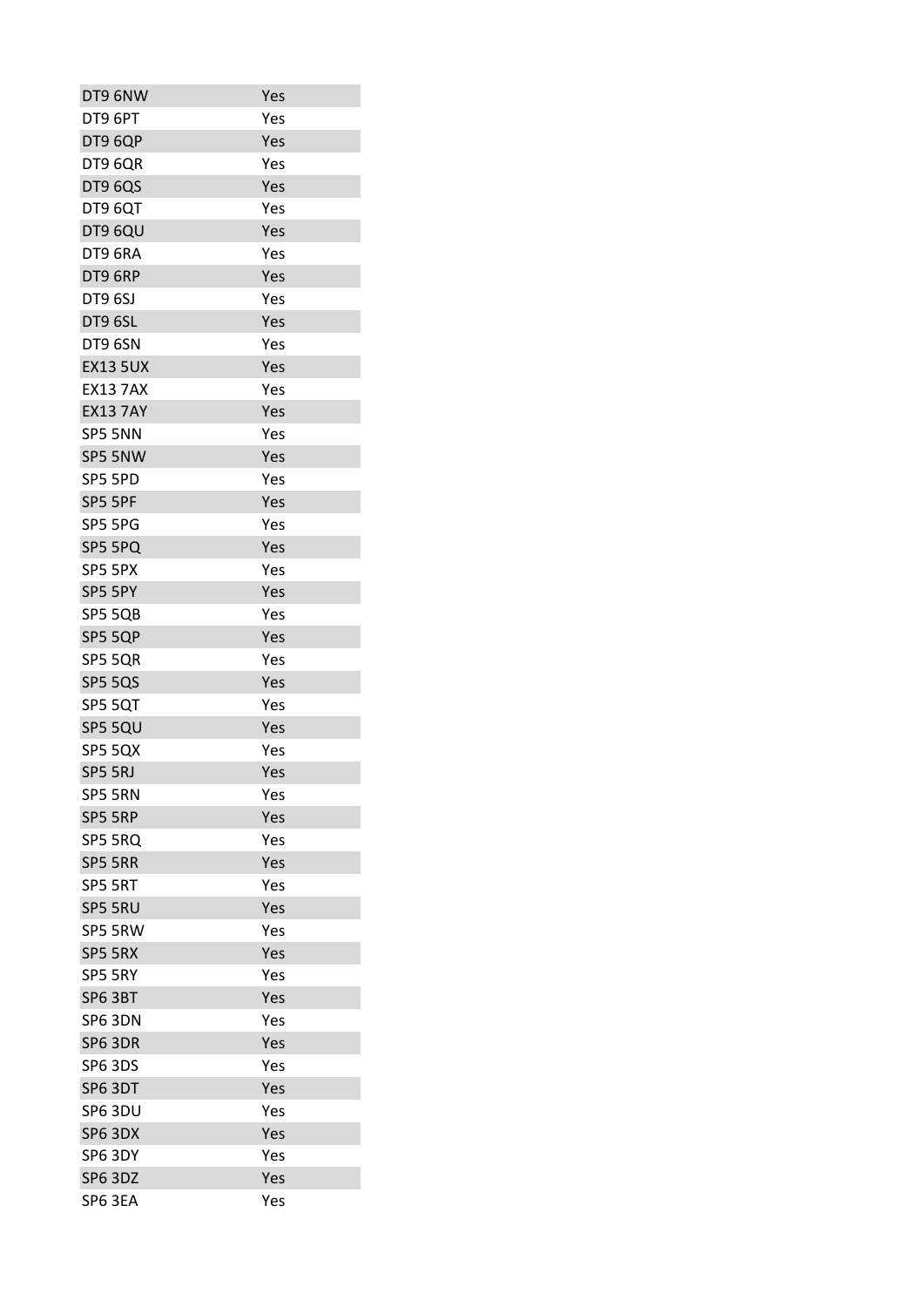| SP6 3EB        | Yes |
|----------------|-----|
| SP6 3EE        | Yes |
| SP6 3EH        | Yes |
| SP70AP         | Yes |
| SP7 OAR        | Yes |
| SP7 0AY        | Yes |
| SP7 OJD        | Yes |
| SP7 OJE        | Yes |
| SP7 OJF        | Yes |
| SP7 OJH        | Yes |
| SP7 0JQ        | Yes |
| SP7 OLG        | Yes |
| SP7 OLW        | Yes |
| SP7 OQB        | Yes |
| SP7 0QJ        | Yes |
| SP78BX         | Yes |
| SP7 8FP        | Yes |
| SP7 8HG        | Yes |
| SP7 9HQ        | Yes |
|                | Yes |
| SP7 9HZ        |     |
| SP7 9PR        | Yes |
| SP7 9PS        | Yes |
| SP7 9PT        | Yes |
| SP8 4BN        | Yes |
| <b>SP8 4BS</b> | Yes |
| SP8 4DN        | Yes |
| <b>SP8 4DS</b> | Yes |
| SP8 4DT        | Yes |
| <b>SP8 4DZ</b> | Yes |
| SP8 4EE        | Yes |
| SP8 4NW        | Yes |
| SP8 4QD        | Yes |
| <b>SP8 4SU</b> | Yes |
| SP8 4SX        | Yes |
| SP8 4TR        | Yes |
| SP8 4TW        | Yes |
| SP8 4TX        | Yes |
| SP8 4XB        | Yes |
| SP8 4XD        | Yes |
| SP8 5AB        | Yes |
| SP8 5AF        | Yes |
| SP8 5EA        | Yes |
| SP8 5EB        | Yes |
| SP8 5EU        | Yes |
| SP8 5EX        | Yes |
| SP8 5EY        | Yes |
| SP8 5HA        | Yes |
| SP8 5HB        | Yes |
| SP8 5HE        | Yes |
| SP8 5HN        | Yes |
|                |     |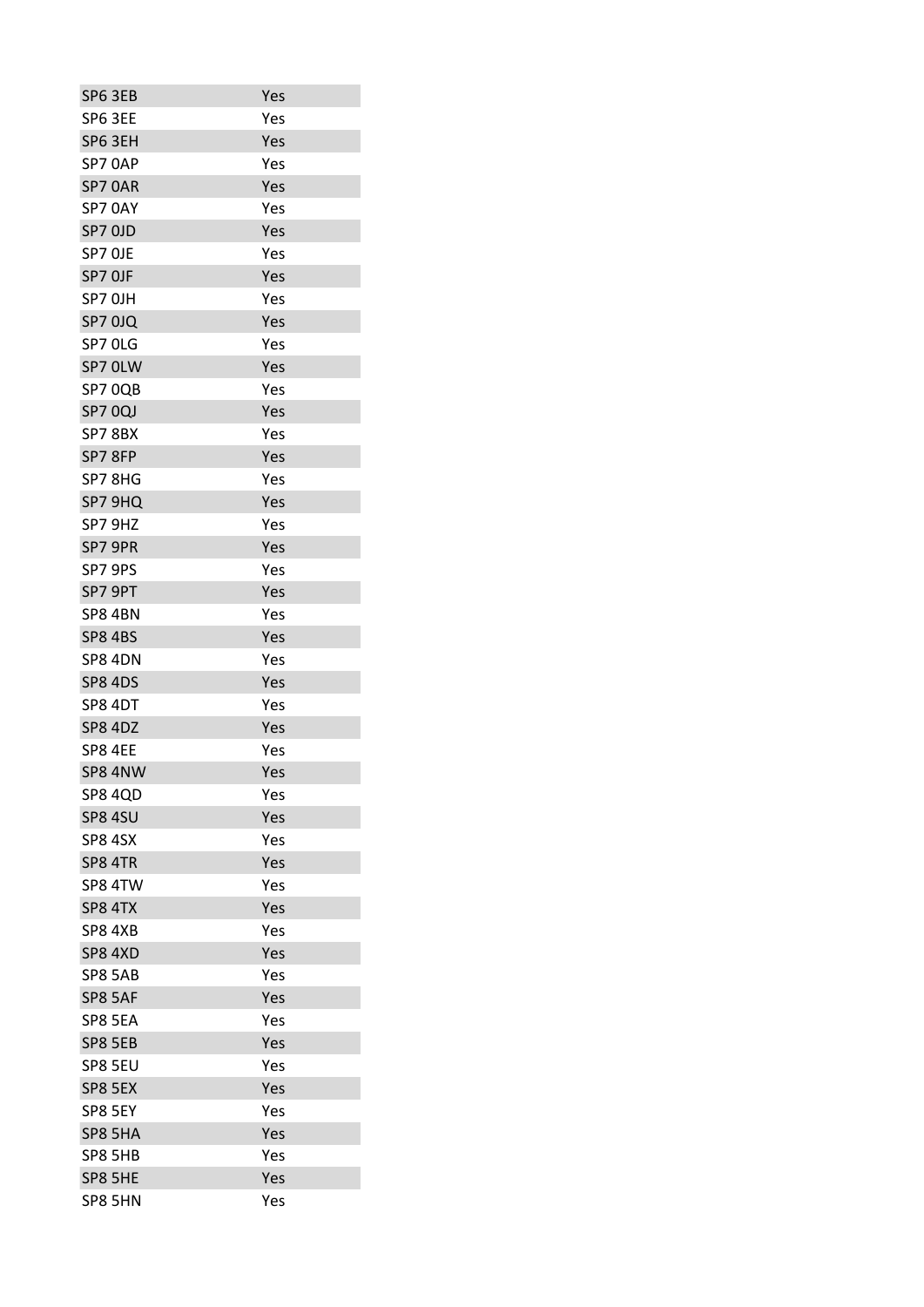| SP8 5HP        |                | Yes |
|----------------|----------------|-----|
| SP8 5HR        |                | Yes |
|                | SP8 5HW        | Yes |
| SP8 5HX        |                | Yes |
| SP8 5HY        |                | Yes |
| SP8 5HZ        |                | Yes |
| SP8 5JE        |                | Yes |
| SP8 5JR        |                | Yes |
|                | SP8 5JW        | Yes |
| SP8 5LT        |                | Yes |
| SP8 5LU        |                | Yes |
| SP8 5LX        |                | Yes |
| SP8 5LY        |                | Yes |
| <b>SP8 5LZ</b> |                | Yes |
|                | SP8 5NA        | Yes |
|                | SP8 5NB        | Yes |
|                | SP8 5ND        | Yes |
| SP8 5NP        |                | Yes |
|                | SP8 5NR        | Yes |
| SP8 5NS        |                | Yes |
| SP8 5NT        |                | Yes |
|                | SP8 5NW        | Yes |
| SP8 5PD        |                | Yes |
| SP8 5PE        |                | Yes |
| SP8 5PR        |                | Yes |
| SP8 5PT        |                | Yes |
|                | <b>SP8 5QG</b> | Yes |
|                | SP8 5QH        | Yes |
| <b>SP8 5QJ</b> |                | Yes |
| SP8 5QL        |                | Yes |
|                | <b>SP8 5QQ</b> | Yes |
| SP8 5RR        |                | Yes |
| SP8 5RS        |                | Yes |
| SP8 5RT        |                | Yes |
| SP8 5RU        |                | Yes |
| SP8 5RX        |                | Yes |
| SP8 5RZ        |                | Yes |
| <b>SP8 5SA</b> |                | Yes |
| <b>SP8 5SB</b> |                | Yes |
| SP8 5SD        |                | Yes |
| SP8 5SE        |                | Yes |
| SP8 5SF        |                | Yes |
| <b>SP8 5SG</b> |                | Yes |
| SP8 5SH        |                | Yes |
| <b>SP8 5SJ</b> |                | Yes |
| SP8 5SL        |                | Yes |
| <b>SP8 5SN</b> |                | Yes |
|                | SP8 5SQ        | Yes |
|                | SP8 5SW        | Yes |
| SP8 5SY        |                | Yes |
|                |                |     |